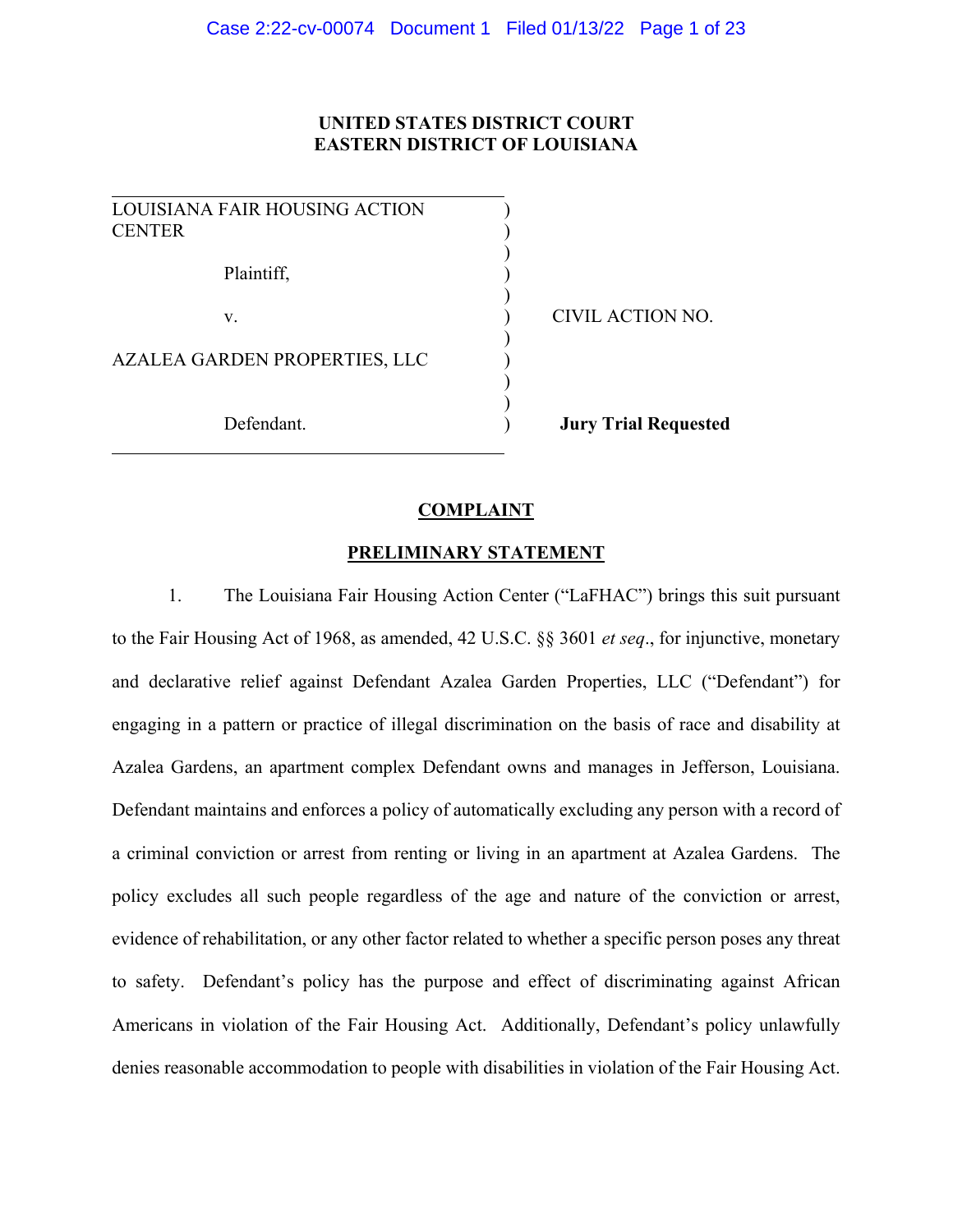#### **JURISDICTION AND VENUE**

2. This is an action alleging housing discrimination on the basis of race and disability in violation of the Fair Housing Act.

3. This Court has subject matter jurisdiction over Plaintiff's claims arising under federal law pursuant to 28 U.S.C. §§ 1331, 1343 and 42 U.S.C. § 3613.

4. Declaratory and injunctive relief is sought pursuant to 42 U.S.C.  $\S 3613(c)(1)$ , as well as Rules 57 and 65 of the Federal Rules of Civil Procedure.

5. Venue is proper in the United States District Court for the Eastern District of Louisiana under 28 U.S.C. § 1391(b) because the events or omissions giving rise to Plaintiff's claims occurred there, and the property that is the subject of this suit is located there.

## **PARTIES**

6. Plaintiff Louisiana Fair Housing Action Center, Inc. ("LaFHAC") is a non-profit corporation organized under the laws of Louisiana.

7. LaFHAC is an "aggrieved person" as defined by the Fair Housing Act and brings this action on its own behalf.

8. Defendant Azalea Garden Properties LLC is a Louisiana limited liability company. At all times relevant to the complaint, Defendant was the owner and operator of the apartment complex known as "Azalea Gardens" located at 519 Lauricella Ave, Jefferson, LA 70121.

9. The units at Azalea Gardens are "dwellings" within the meaning of the Fair Housing Act, 42 U.S.C. § 3602(b).

10. At all times relevant to the complaint, Defendant had knowledge that discriminating in leasing on the basis of race and disability violates federal fair housing laws.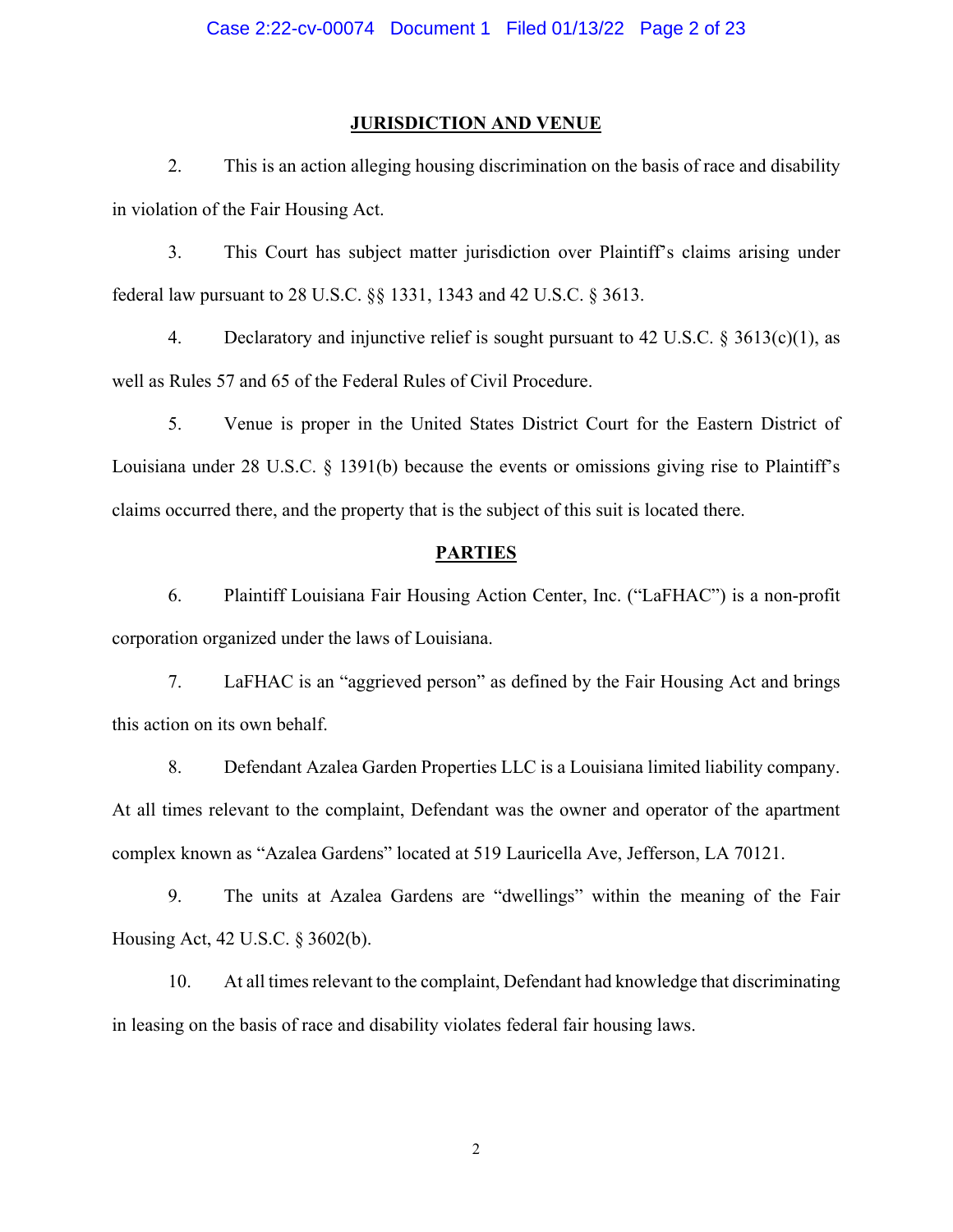# **FACTUAL ALLEGATIONS**

# **I. LAFHAC'S INVESTIGATION OF AZALEA GARDENS**

11. LaFHAC is a nonprofit entity with a mission to eradicate housing discrimination in Louisiana. To achieve this mission, LaFHAC engages in testing and other investigations of housing discrimination. It employs "testers," who pose as prospective residents, renters, and homebuyers, to obtain information about the conduct of housing providers for the purposes of determining if housing discrimination is taking place. Testing is an investigative tool that has long been utilized by the United States Department of Justice and fair housing organizations as an essential means to detect and confirm discriminatory practices that may go otherwise undetected.

12. Testing is a simulated housing transaction that evaluates a housing provider's treatment of individuals to determine if the provider is discriminating in violation of the FHA. LaFHAC periodically audits the rental housing market to ensure that discriminatory practices are not occurring in the community. These investigations involve the testing of a sample of housing providers within a short period of time (as determined by the availability of testers and number of properties advertising units for rent).

13. LaFHAC tested Azalea Gardens as part of a 2015 audit of the New Orleans-area rental housing market. Based on the results of its audit testing, LaFHAC decided to perform additional testing of Azalea Gardens. LaFHAC's testing, as detailed below, revealed that Defendant is engaged in discriminatory criminal background screening practices in its operation of Azalea Gardens.

14. The application materials for Azalea Gardens state the following policy concerning an applicant's criminal history<sup>[1](#page-2-0)</sup>: "If the criminal background check reveals any of the following,

<span id="page-2-0"></span><sup>&</sup>lt;sup>1</sup> For purposes of this Complaint, "criminal history" and "criminal record" refers to any prior criminal conviction, charge, or arrest, including charges and arrests that did not result in conviction.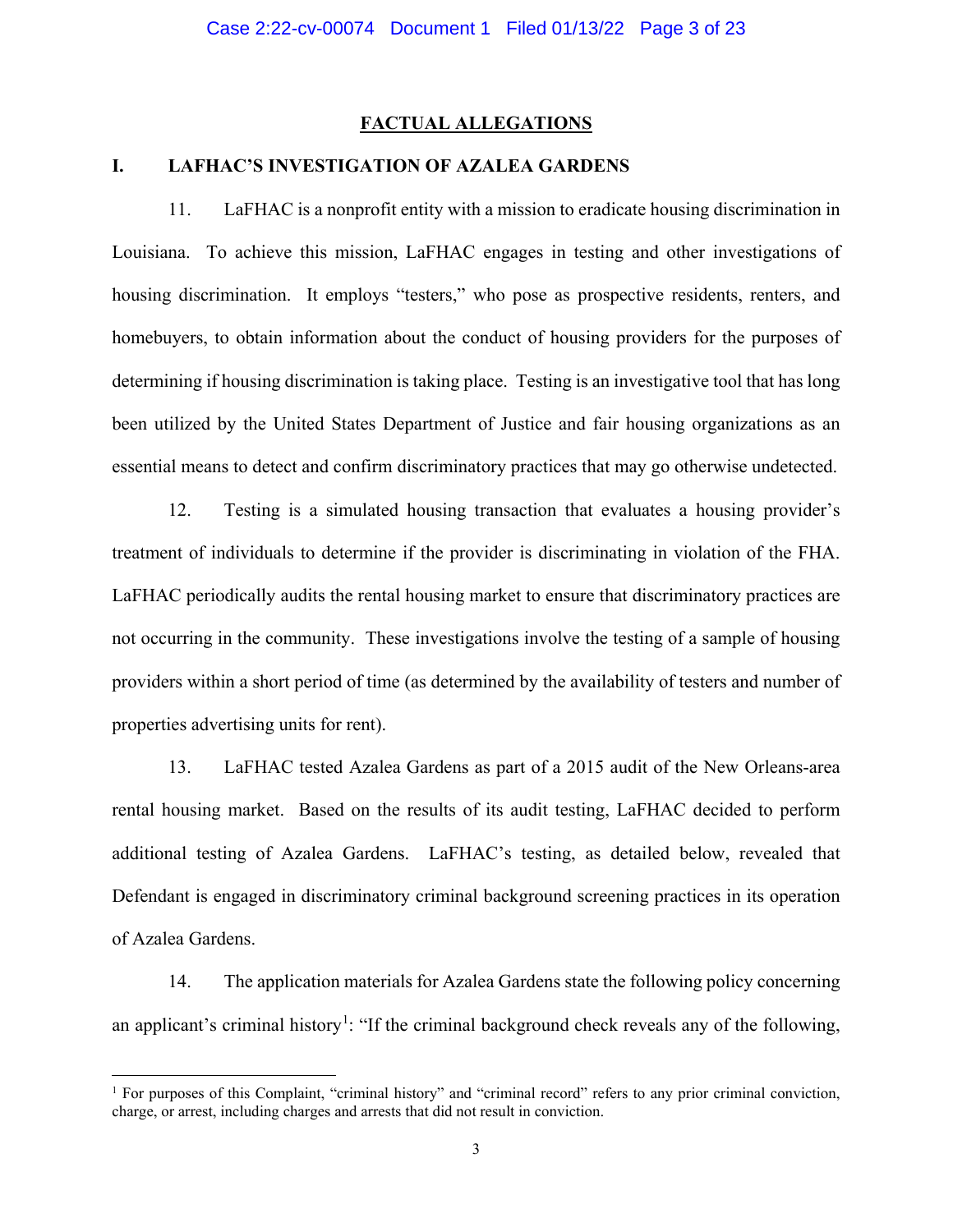### Case 2:22-cv-00074 Document 1 Filed 01/13/22 Page 4 of 23

it will be grounds for rejecting an application: [a]ny [m]isdemeanor conviction in the preceding five (5) years including but not limited to a person or property misdemeanor; [a]ny [f]elony convictions (with no time limit);  $\dots$  [a]ny drug related convictions, including petty offenses;  $\dots$ [and] [a]ny of the above related charges resulting in 'Adjudication withheld' and/or 'deferred Adjudication."

15. The criminal background screening form included with the application for Azalea Gardens includes the following questions: "Have you ever been arrested for, but not charged with, any federal, state, or municipal criminal offense?"; "Have you ever been arrested for molesting or abusing a minor?"; and "As of the date of this authorization, do you have any pending criminal charges against you?"

16. Despite the stated limits, LaFHAC's testing investigation revealed that Defendant applies the policy in a manner that excludes all applicants with any criminal history, regardless of the age and nature of the conviction, evidence of rehabilitation, or any other factor related to whether a specific person poses any threat to safety. LaFHAC's testing makes clear that in practice, the Defendant's tenant screening process excludes all applicants with any criminal history as reported by a criminal background check, contrary to the express language of its criminal background screening policy. Defendant's application of the policy thus functions as a "blanket ban" on prospective tenants with any criminal history. Such application has the purpose and effect of discriminating against African Americans in violation of the Fair Housing Act by excluding a disproportionate number of potential African American tenants from renting and living at Azalea Gardens.

17. Additionally, the policy's stated exclusion of all persons with "[a]ny drug related convictions, including petty offenses" unlawfully discriminates against and denies reasonable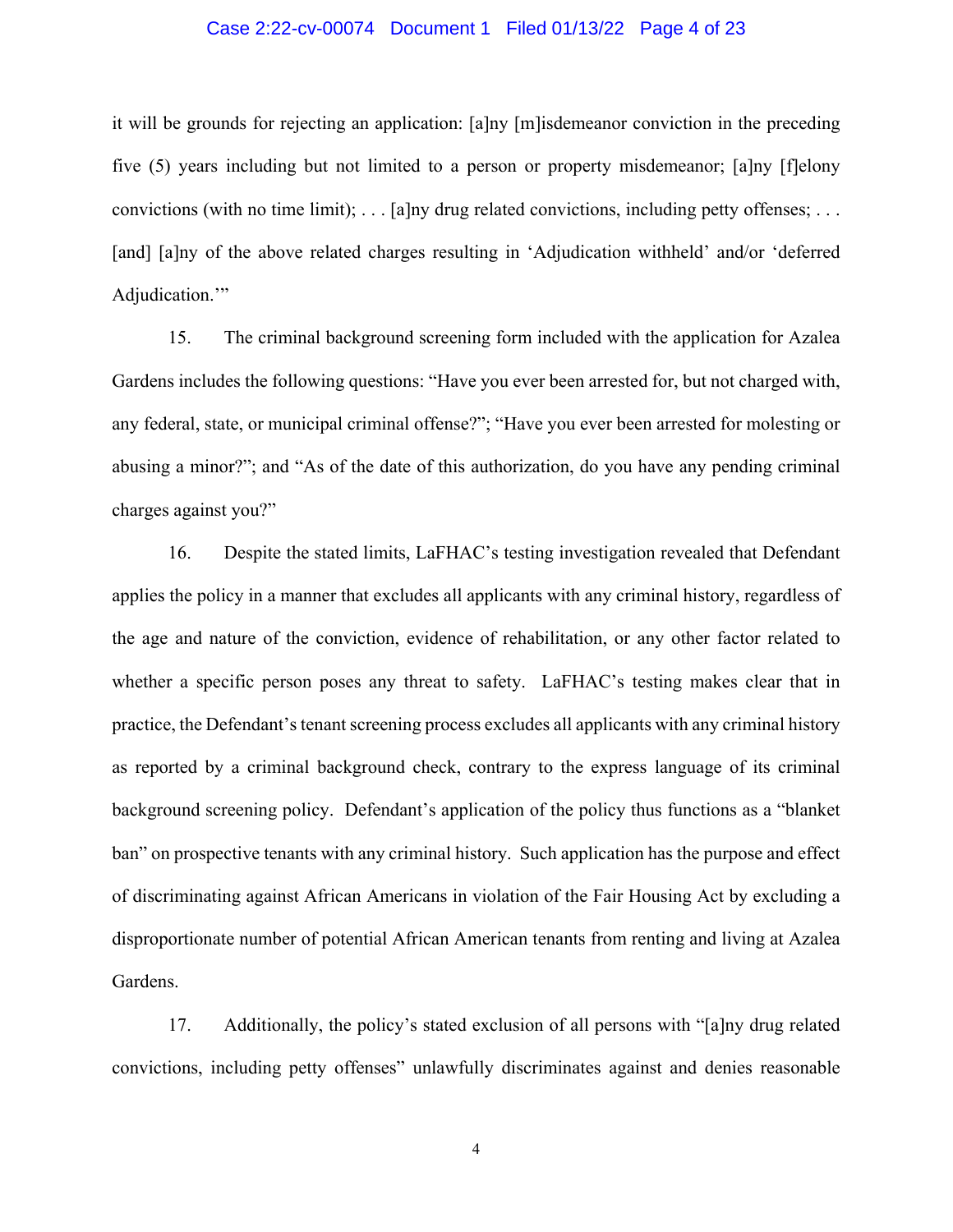### Case 2:22-cv-00074 Document 1 Filed 01/13/22 Page 5 of 23

accommodation to people recovering from addiction who are not currently using a controlled substance, in violation of the Fair Housing Act. An exemption from a criminal background policy is both reasonable and necessary where a potential tenant has been diagnosed with addiction, undergone treatment, and is not currently using a controlled substance illegally. By automatically denying the applications of all persons with any drug-related convictions, Defendant's policy unlawfully excludes such persons who have one or more convictions related to their addiction on their record.

18. On information and belief, Defendant continues to apply its policy such that it functions as a blanket ban against potential tenants with any criminal history, including any drugrelated convictions, without any individualized consideration of an applicant's circumstances.

### *Testing of June 24, 2015*

19. On June 22, 2015, LaFHAC tester MW called Azalea Gardens to inquire about units available to rent. MW was told to call back at another time and ask to speak with an agent identified only as Heidi, who could provide her with more information.

20. On June 22, 2015, MW called Azalea Gardens again and spoke with Heidi. MW arranged with Heidi to view a model home on the Azalea Gardens property the following afternoon or on the morning of June 24, 2015.

21. On June 24, 2015, at 9:52 a.m., MW arrived at the Azalea Gardens property at 519 Lauricella Avenue to view a model home. An Azalea Gardens employee, identified only as Jordan, showed MW the model home.

22. After viewing the property, MW inquired about Azalea Gardens' credit and criminal background check policies. Specifically, MW inquired about how a seven-year-old misdemeanor would affect her odds of being approved to rent with Azalea Gardens. Jordan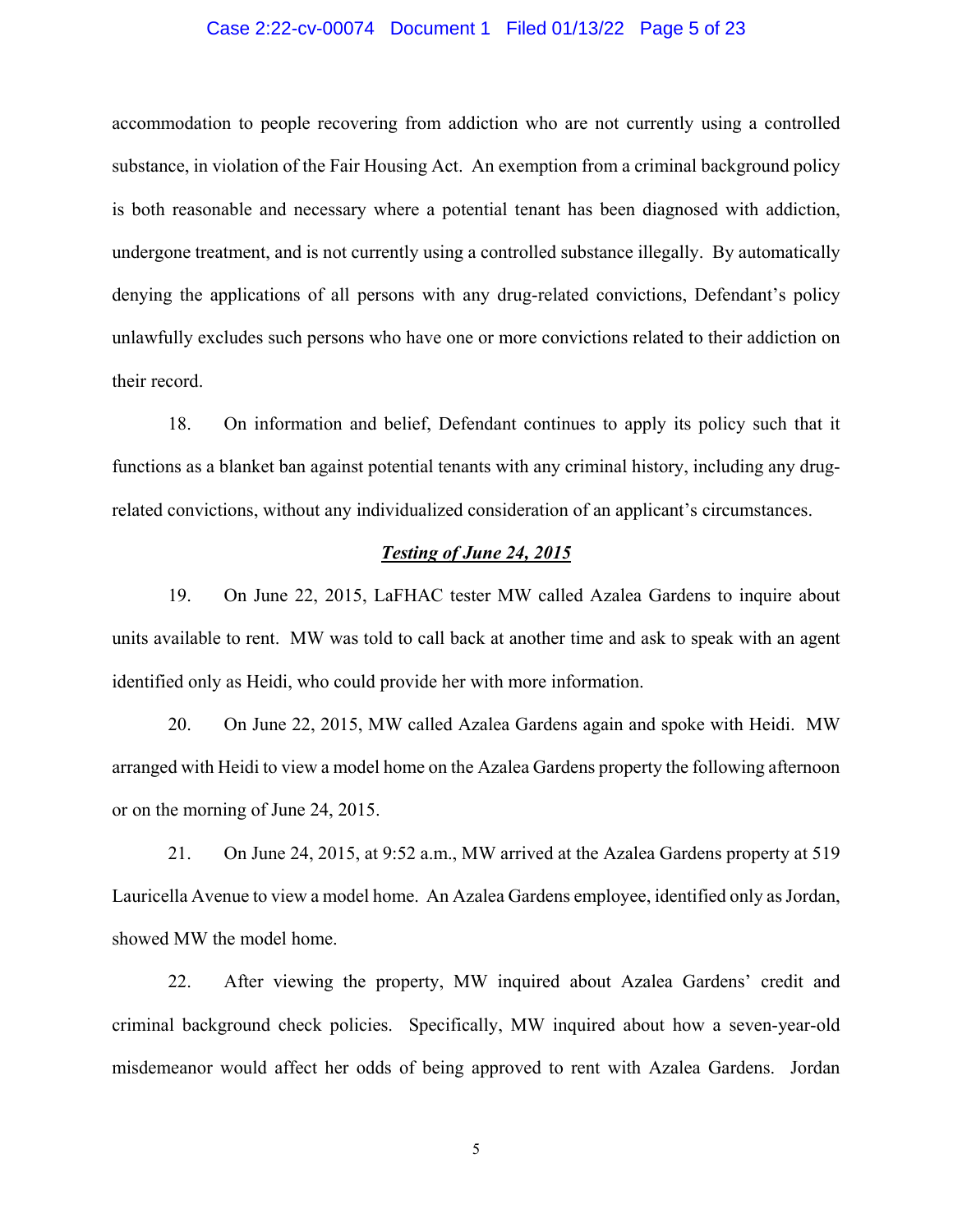### Case 2:22-cv-00074 Document 1 Filed 01/13/22 Page 6 of 23

responded that he was not exactly sure what incidents detected by a criminal background check would disqualify an applicant and that the property manager, identified only as Danielle, would be able to answer MW's question.

23. MW spoke with Danielle and asked whether a seven-year-old misdemeanor would prevent her from being approved to rent with Azalea Gardens. Danielle responded, "If it shows up, yeah." MW departed the property shortly afterward.

24. While testing Azalea Gardens, MW received rental application materials, which included the property's criminal background policy as stated above. Danielle's statements to MW discouraging MW from submitting an application, even though MW's misdemeanor was seven years old at the time, is a clear departure from Azalea Gardens' criminal history criteria as contained in its rental application materials, which states the property will only consider misdemeanor convictions going back five years.

### *Testing of July 28, 2015*

25. On June 16, 2015, at approximately 1:42 p.m., LaFHAC tester EP called Azalea Gardens and spoke with an Azalea Gardens agent identified only as Heidi.

26. After requesting and receiving details about rental availability and pricing, EP inquired about Azalea Gardens' credit and criminal background check policies. Specifically, EP asked what the criminal background check is meant to detect and what would disqualify her from renting with Azalea Gardens. Heidi responded that the criminal background check was to ensure that the applicant does not have "a criminal background." EP ended the call shortly afterward.

27. On July 28, 2015, at approximately 12:47 p.m., EP arrived at the Azalea Gardens property at 519 Lauricella Avenue and asked to view a model home. Heidi then showed EP the model home.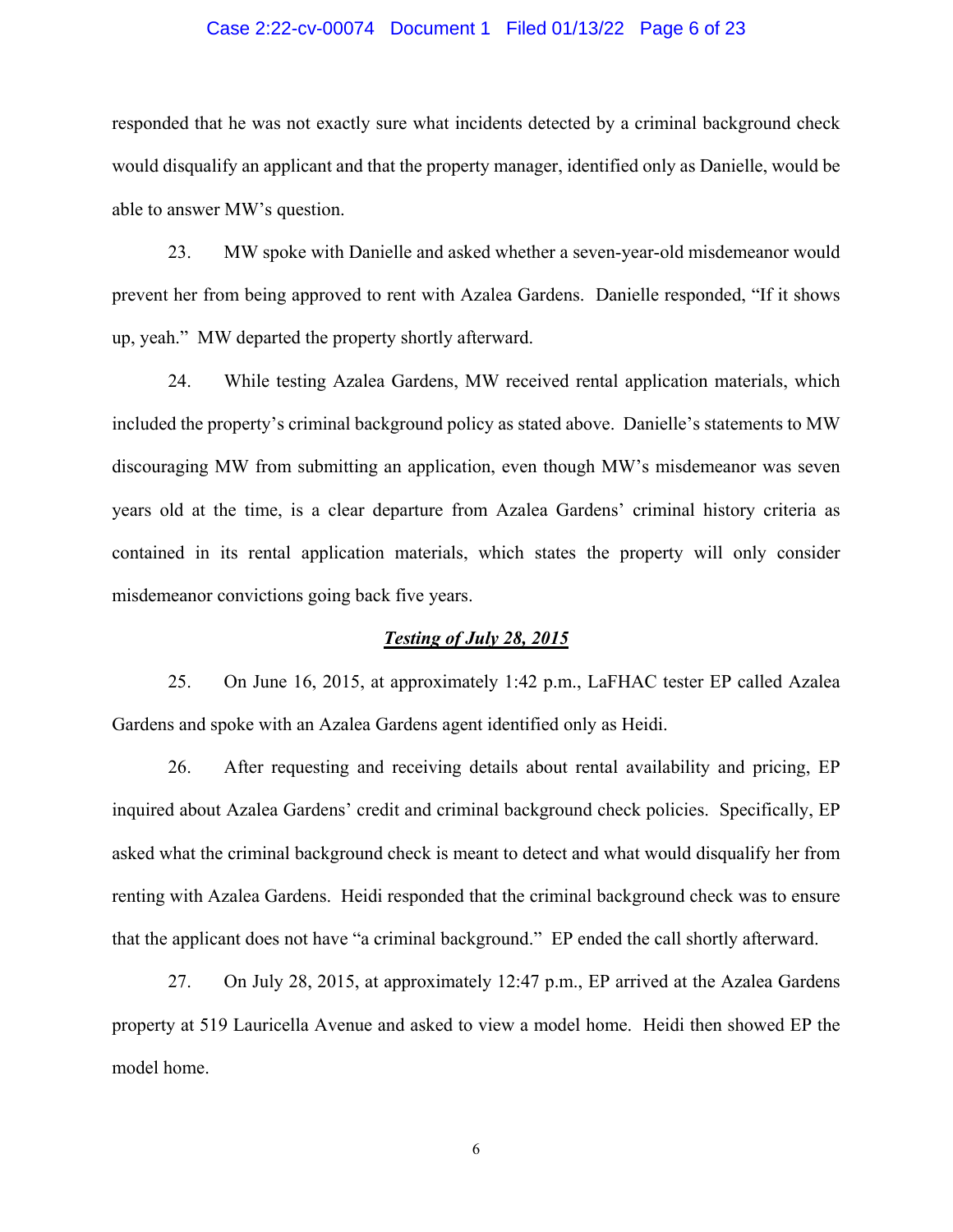### Case 2:22-cv-00074 Document 1 Filed 01/13/22 Page 7 of 23

28. After viewing the model home, EP inquired about Azalea Gardens' credit and criminal background check policies. Specifically, she asked whether a three-year-old misdemeanor for possession of marijuana would disqualify her from renting with Azalea Gardens if detected by a criminal background check. Heidi responded that this would likely be detected by the criminal background check. EP then asked, "If it shows up, then [the application is] out?" Heidi responded, "Yeah."

### *Testing of October 24, 2016*

29. On October 24, 2016, at approximately 1:44 p.m., LaFHAC tester BA called Azalea Gardens and asked an Azalea Gardens employee, identified only as Heidi, about rental availability and pricing.

30. After receiving details about availability and pricing, BA asked Heidi about the property's rental application process. Heidi responded that Azalea Gardens performs credit and criminal background checks and assesses an application fee.

31. BA later asked what the criminal background check is intended to detect and what results would disqualify him from renting with Azalea Gardens. Heidi responded, "Anything on the criminal background will decline [the application]." BA then asked whether a fifteen-year-old misdemeanor for the possession of marijuana would disqualify him from renting with Azalea Gardens. Heidi responded that the conviction would most likely be detected by the criminal background check unless it was expunged. BA then asked what would happen if the conviction was detected by the criminal background check, and Heidi responded, "it declines [the application], yeah."

32. BA then inquired as to who declines the rental applications. Heidi responded, "we put [the application] through a system in the computer and it automatically calculates all the data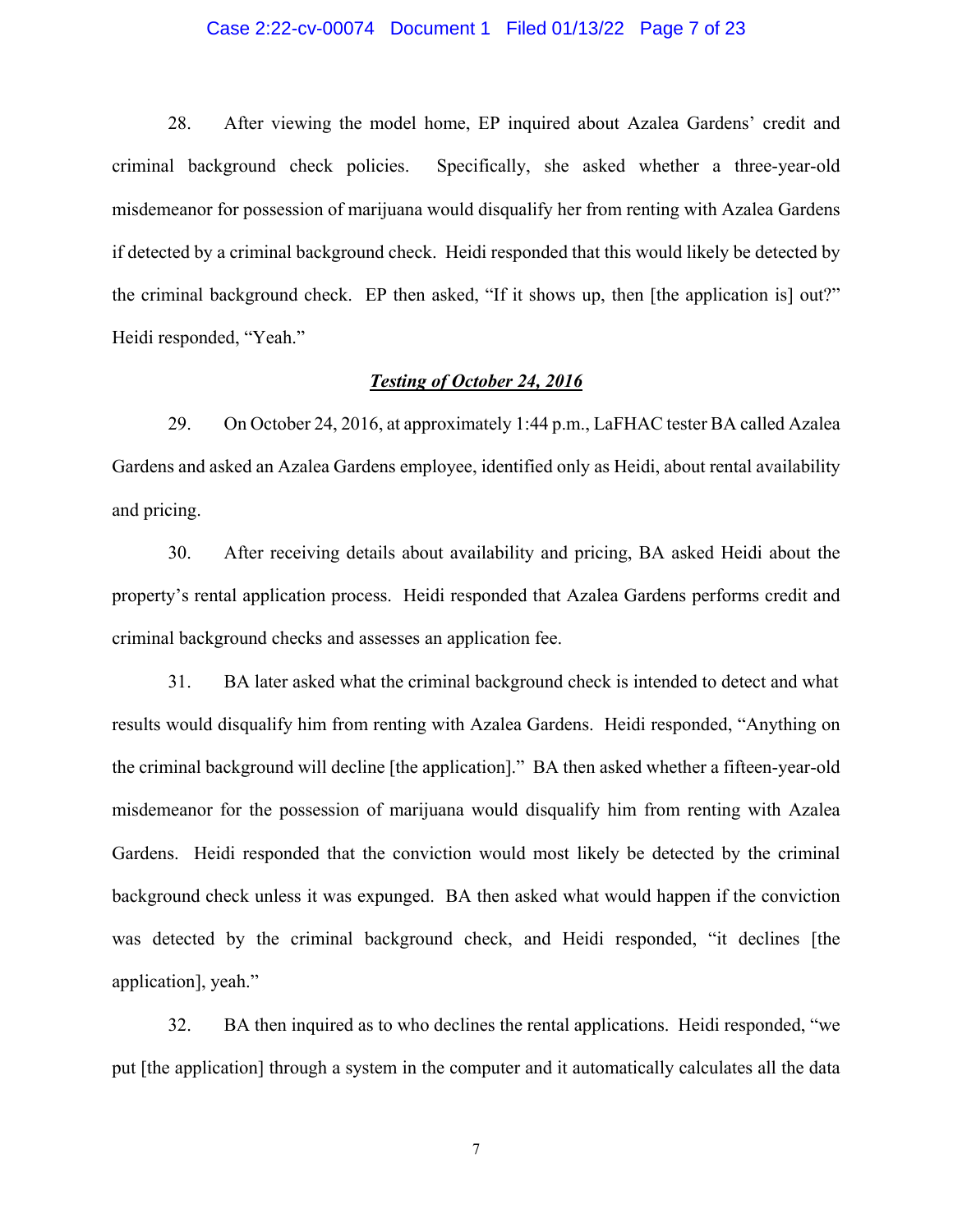### Case 2:22-cv-00074 Document 1 Filed 01/13/22 Page 8 of 23

and stuff." BA then asked, "It gives you a result?" Heidi responded, "It will either say 'pass,' 'pass with conditions,' . . . or 'fail' for any kind of criminal [background]."

### *Testing of January 6, 2017*

33. On January 6, 2017, at approximately 1:45 p.m., LaFHAC tester AO called Azalea Gardens, spoke with an Azalea Gardens agent identified only as Heidi, and asked about rental availability and pricing.

34. After receiving details about rental availability and pricing, AO asked what the application process entailed. Heidi responded that Azalea Gardens performs credit and criminal background checks and assesses an application fee.

35. AO then asked Heidi what the criminal background check is intended to detect and what results would disqualify him from renting with Azalea Gardens. AO disclosed that he had a ten-year-old felony charge for possession of drug paraphernalia on his record. Heidi responded, "[A] felony charge or drugs is going to automatically decline [the application.]" AO then asked, "Even if [the charge] is ten years old?" Heidi responded, "Yep, unfortunately so. It follows you around for the rest of your life." AO ended the call shortly afterward.

#### *Testing of November 30, 2021*

36. On November 30, 2021, at approximately 2:42 p.m., LaFHAC tester BB called Azalea Gardens, spoke with an unnamed Azalea Gardens agent, and asked about rental availability.

37. After receiving details about rental availability, BB asked what the property's application process entailed. The agent responded that Azalea Gardens performs a credit check, criminal background check, and requires that the applicant's income is three times the monthly rent price.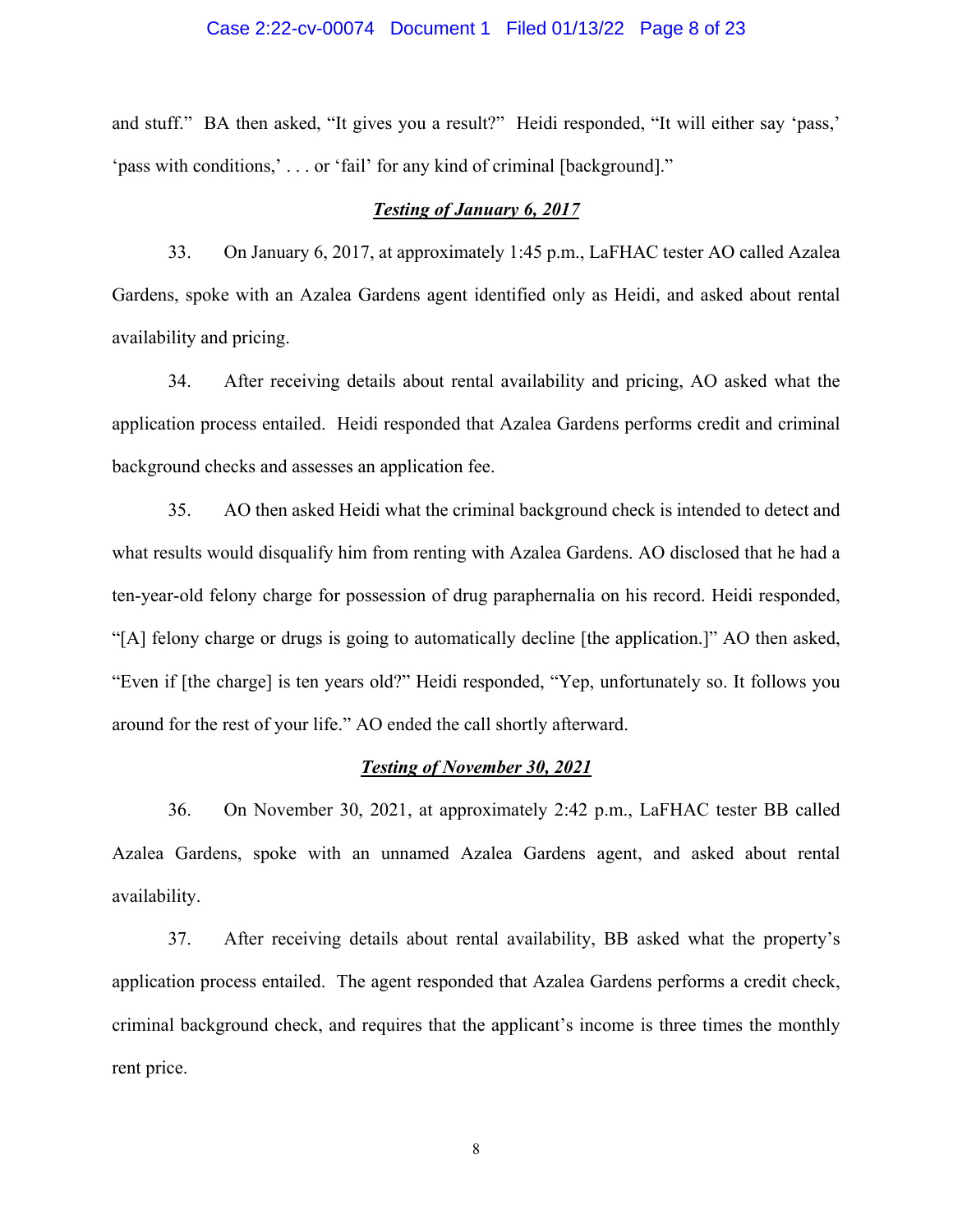### Case 2:22-cv-00074 Document 1 Filed 01/13/22 Page 9 of 23

38. BB then asked the agent how a seven-year-old misdemeanor charge for loitering, which he pled guilty to, would affect his odds of being approved to rent with Azalea Gardens. BB asked if it would be a problem as it has been a problem in the past, and the agent responded, "Yeah, it just depends. Sometimes it will come up and other times it won't. It is a fifty-dollar application fee, so if you want to take the chance and just see, you're more than welcome to."

39. In response, BB asked whether Azalea Gardens is strict about enforcing its criminal background check requirements. The agent responded, "It's actually through a computer system so we don't really have the pick-and-choose type of stuff. We put it all in and it just determines." BB ended the call shortly afterward.

#### *LaFHAC's Complaint to HUD*

40. On December 5, 2017, LaFHAC (then operating as the Greater New Orleans Fair Housing Action Center) submitted a complaint of housing discrimination to the United States Department of Housing and Urban Development ("HUD"). HUD referred LaFHAC's complaint to the Louisiana Department of Justice. LaFHAC's complaint was pending before the Louisiana Department of Justice until November 18, 2020.

41. LaFHAC conducted additional testing of Azalea Gardens on November 30, 2021, as detailed above, which revealed that Defendant is still engaged in discriminatory criminal background screening practices. Accordingly, this complaint is timely filed. *See* 42 U.S.C.  $§$  3613(a)(1)(B).

## **II. DEFENDANT'S USE OF A BLANKET BAN AGAINST RESIDENTS WITH CRIMINAL RECORDS CONSTITUTES UNLAWFUL DISCRIMINATION**

42. Facially neutral housing practices that have a disparate impact on the basis of race are prohibited by the Fair Housing Act unless they are necessary to achieve a legitimate business purpose that cannot be satisfied through a less discriminatory alternative practice. Blanket bans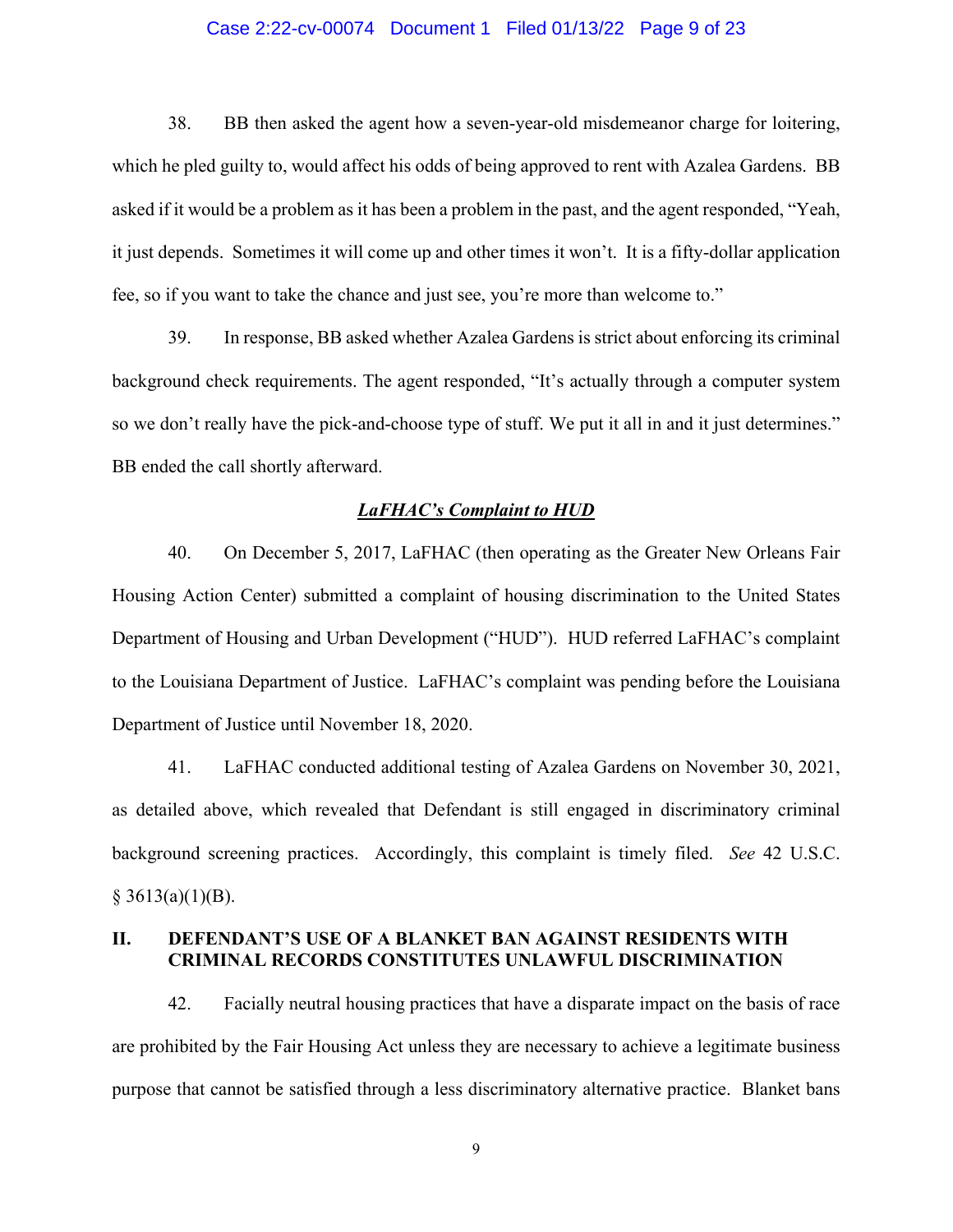### Case 2:22-cv-00074 Document 1 Filed 01/13/22 Page 10 of 23

that automatically deny housing to people with any criminal history, including the blanket ban maintained and enforced by Defendant at Azalea Gardens, are unlawful under this standard. Such bans have a severe disparate impact on African Americans, and any legitimate safety concerns can be satisfied through the less discriminatory alternative of giving individualized consideration to each potential resident's circumstances and desirability as a tenant.

43. Guidance issued by the U.S. Department of Housing and Urban Development ("HUD") in 2016 states that "housing providers that apply a policy or practice that excludes persons with prior convictions must still be able to prove that such policy or practice is necessary to achieve a substantial, legitimate, nondiscriminatory interest. A housing provider that imposes a blanket prohibition on any person with any convictions record – no matter when the conviction occurred, what the underlying conduct entailed, or what the convicted person has done since then – will be unable to meet this burden."<sup>[2](#page-9-0)</sup>

44. HUD's Guidance also states, "A housing provider with a policy or practice of excluding individuals because of one or more prior arrests (without any conviction) cannot satisfy its burden of showing that such policy or practice is necessary to achieve a substantial, legitimate, nondiscriminatory interest. As the Supreme Court has recognized, '[t]he mere fact that a man has been arrested has very little, if any, probative value in showing that he has engaged in any misconduct."<sup>[3](#page-9-1)</sup>

45. Defendant's application of its criminal background policy, such that it functions as a blanket ban of people with any criminal history, violates this HUD guidance and constitutes unlawful housing discrimination.

<span id="page-9-1"></span><span id="page-9-0"></span> <sup>2</sup> U.S. Dep't of Hous. & Urban Dev., Office of General Counsel Guidance on Application of Fair Housing Act Standards to the Use of Criminal Records by Providers of Housing and Real Estate-Related Transactions 6 (2016). <sup>3</sup> *Id.* at 5 (citation omitted).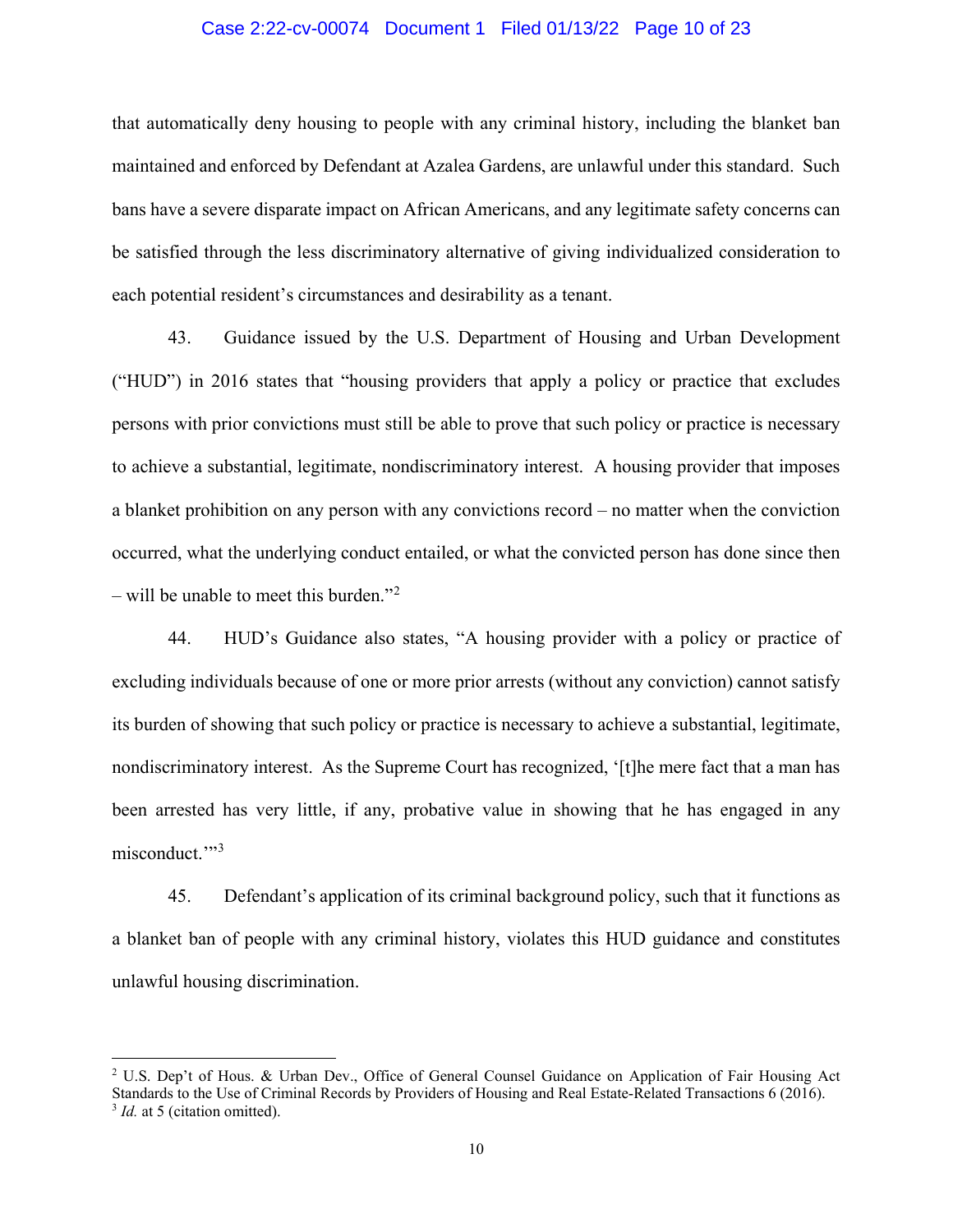# **A. Blanket Bans Disproportionately and Severely Impact African Americans at the National, State, and Local Levels**

46. On average, over 650,000 people are released from confinement every year in the United States and become the targets of blanket bans in the housing market. These people are disproportionately African American because the incarcerated population as a whole is disproportionately African American, and 95% of incarcerated people will eventually be released.<sup>[4](#page-10-0)</sup>

47. African Americans are incarcerated at rates significantly disproportionate to their numbers in the United States general population. African Americans comprise approximately 34% of the incarcerated population but only 13% of the general population.<sup>[5](#page-10-1)</sup> Nationally, African Americans are incarcerated at between four-and-a-half to over seven times the rate of whites.<sup>[6](#page-10-2)</sup>

| Table 1. Rates of Having Ever Been Imprisoned or Incarcerated for Black and White      |
|----------------------------------------------------------------------------------------|
| Americans by Various Ages and Black-White Disparities in Rates of Having Ever Been     |
| <b>Imprisoned or Incarcerated by Various Ages Using Several Different Data Sources</b> |

| Source                                                     | Black Rate $(\% )$ | White Rate $(\% )$ | Black/White Disparity |
|------------------------------------------------------------|--------------------|--------------------|-----------------------|
| Bonzar (2003) (Men and women)<br>Bonczar (2003) (Men only) | 18.6<br>32.2       | 3.4<br>5.9         | 5.47<br>5.46          |
| Pettit and Western (2004) (Men only)                       | 20.5               | 2.9                | 7.07                  |
| NLSY79 estimates (Men and women)                           | 10.6               | 2.4                | 4.44                  |

48. This disparity persists at the state and local levels. In Louisiana, African Americans are incarcerated in state prisons at almost two-and-a-half times the rate of whites and are incarcerated in local jails at 1.6 times the rate of whites. On the other hand, among those who receive any sort of sanction, whites are significantly more likely to receive probation than African Americans (44% vs. 30%). Although these disparities are not as high as those at the national level,

<span id="page-10-0"></span><sup>&</sup>lt;sup>4</sup> *See id.* at 1 (citations omitted).

<span id="page-10-1"></span><sup>5</sup> NAACP, *Criminal Justice Fact Sheet* (2021), https://naacp.org/resources/criminal-justice-fact-sheet.

<span id="page-10-2"></span><sup>6</sup> Christopher Wildeman, Black-White Disparities in Criminal Justice System Contacts in Jefferson Parish, Louisiana (2021); *see also* NAACP, *supra* note 5 ("African Americans are incarcerated at more than 5 times the rate of whites.").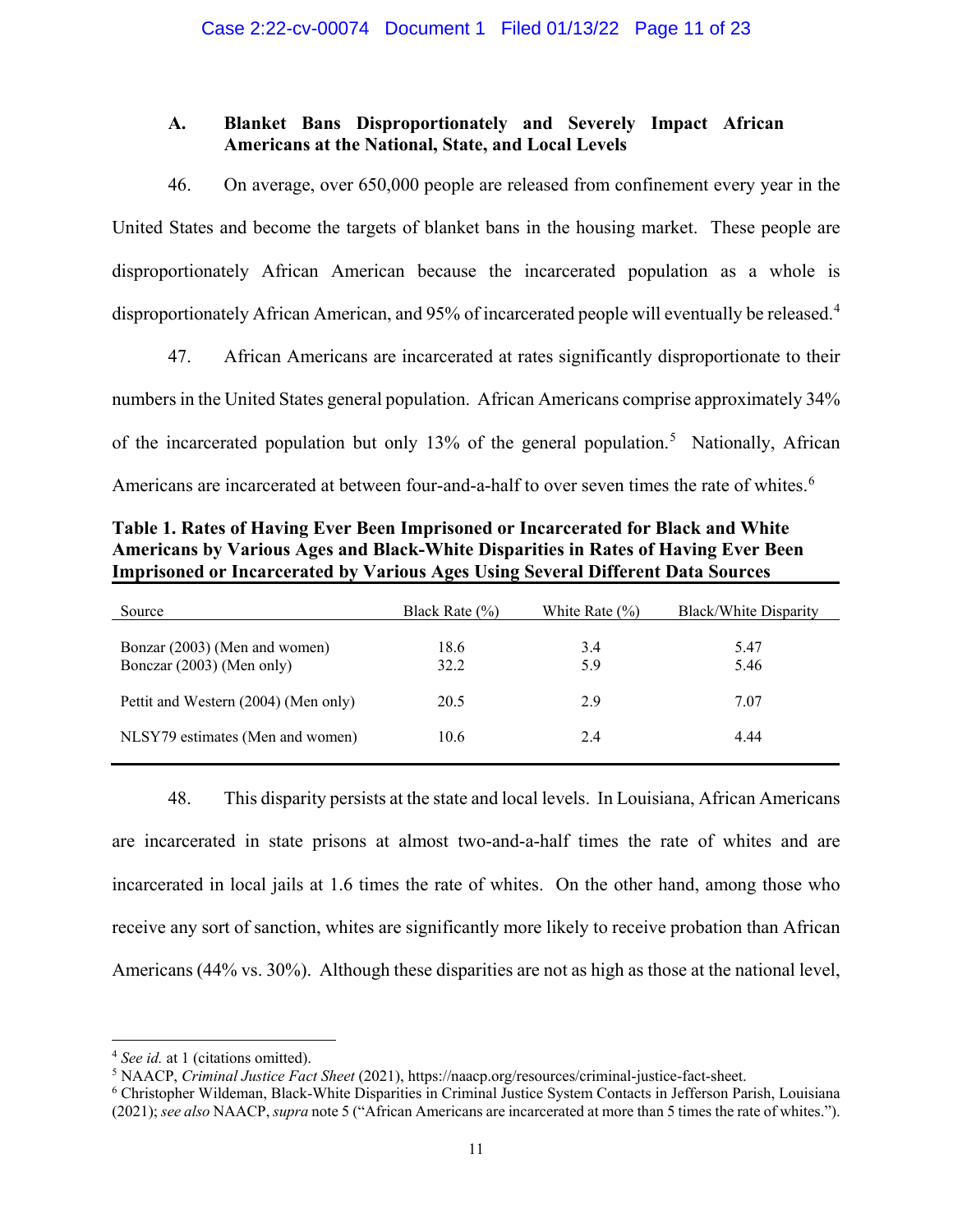reflecting Louisiana's lower racial disparities in incarceration relative to national data, they still

indicate significant and substantial disparities in justice system contact.[7](#page-11-0)

| Sanction                     | <b>Black Rate</b> | White Rate | Black/White Disparity |
|------------------------------|-------------------|------------|-----------------------|
| Prison Incarceration         | 634               | 263        | 2.41                  |
| Jail Incarceration           | 548               | 340        | 1.61                  |
| Parole                       | 124               | 53         | 2.32                  |
| Probation                    | 876               | 896        | 0.98                  |
| <b>Electronic Monitoring</b> | 725               | 445        | 1.63                  |
| Any Sanction                 | 2,907             | 1,997      | 1.46                  |

| Table 2. Rates of Custodial and Noncustodial Sanctions (per 100,000) for Blacks and   |
|---------------------------------------------------------------------------------------|
| Whites in Louisiana and Black-White Disparities in These Sanctions in Louisiana, 2021 |

49. However, the incarceration rates for Jefferson Parish track more closely to the national trend and in some instances exceed it. Between 1990 and 2018, African Americans in Jefferson Parish were over six times as likely to be incarcerated as whites. With the exception of 2005, the year of Hurricane Katrina, each year between 1990 and 2018 had a substantial disparity between the incarceration rates of African Americans and whites. Further, in some years the disparity in incarceration rates exceeded a 10-to-1 ratio, and the disparity in recent years has persisted above the national average.[8](#page-11-1)

<span id="page-11-1"></span><span id="page-11-0"></span> <sup>7</sup> Wildeman, *supra* note 6.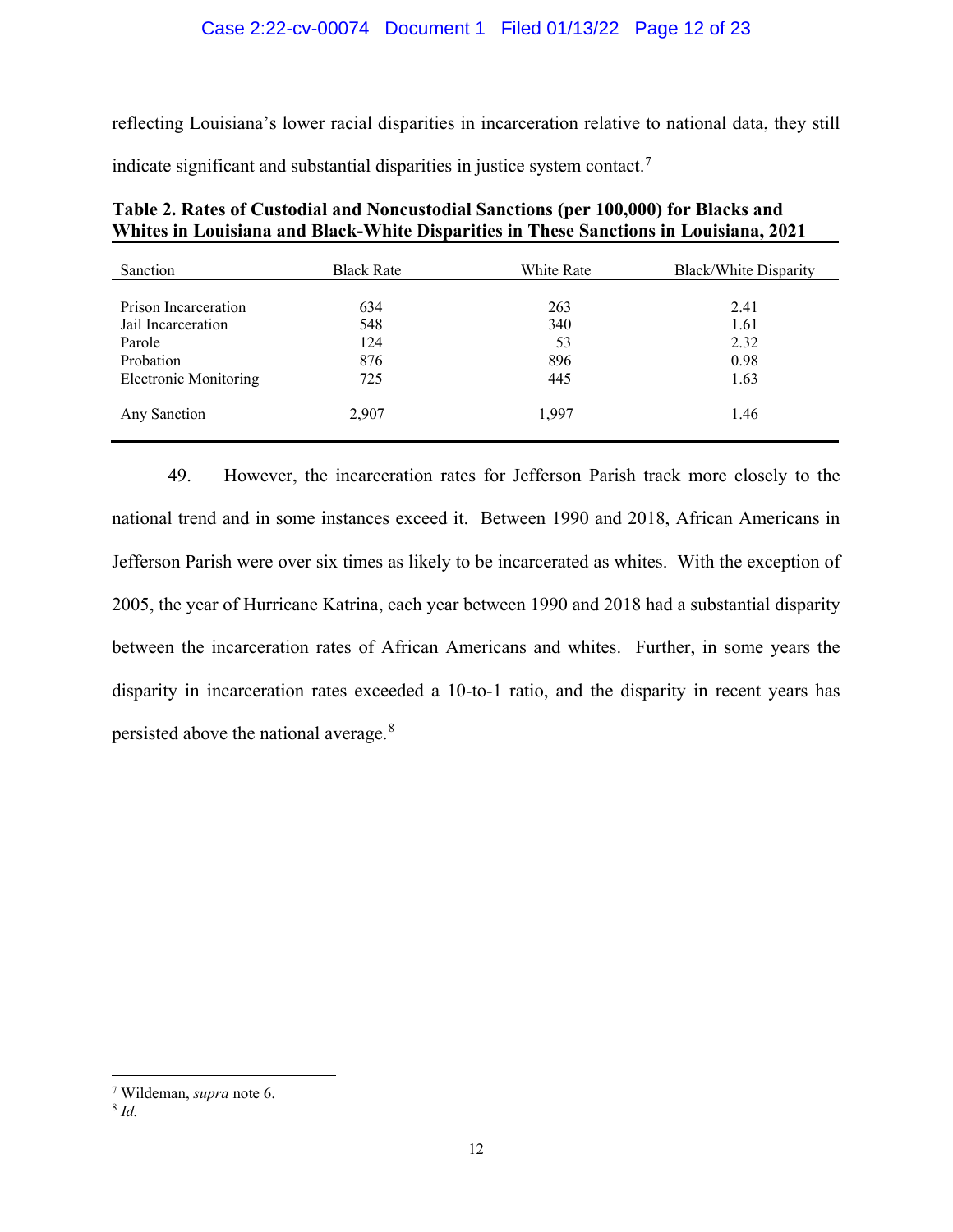| Year  | <b>Black Rate</b> | White Rate | <b>Black/White Disparity</b> |
|-------|-------------------|------------|------------------------------|
|       |                   |            |                              |
| 1990  | 548               | 69         | 7.89                         |
| 1991  | 467               | 91         | 5.14                         |
| 1992  | 533               | 74         | 7.20                         |
| 1993  | 454               | 91         | 4.96                         |
| 1994  | 580               | 51         | 11.30                        |
| 1995  | 507               | 69         | 7.32                         |
| 1996  | 479               | 75         | 6.41                         |
| 1997  | 454               | 80         | 5.65                         |
| 1998  | 492               | 65         | 7.55                         |
| 1999  | 433               | 83         | 5.23                         |
| 2000  | 446               | 77         | 5.80                         |
| 2001  | 437               | 78         | 5.58                         |
| 2002  | 700               | 110        | 6.35                         |
| 2003  | 681               | 122        | 5.60                         |
| 2004  | 634               | 132        | 4.79                         |
| 2005  | 307               | 265        | 1.16                         |
| 2006  | 504               | 109        | 4.62                         |
| 2007  | 381               | 150        | 2.55                         |
| 2008  | 538               | 137        | 3.91                         |
| 2009  | 589               | 89         | 6.60                         |
| 2010  | 572               | 91         | 6.26                         |
| 2011  | 614               | 82         | 7.47                         |
| 2012  | 548               | 130        | 4.21                         |
| 2013  | 611               | 52         | 11.78                        |
| 2014  | 520               | 152        | 3.42                         |
| 2015  | 669               | 79         | 8.46                         |
| 2016  | 640               | 80         | 7.97                         |
| 2017  | 636               | 81         | 7.84                         |
| 2018  | 576               | 75         | 7.69                         |
| Total | 536               | 98         | 6.23                         |

**Table 3: Local Jail Incarceration Rates (per 100,000) for Blacks and Whites in Jefferson Parish and Black/White Disparities in Local Jail Incarceration Rates in Jefferson Parish, 1990-2018**

50. African Americans are also arrested at rates disproportionate to their share of the general population. In 2019, African Americans comprised 26.6% of all individuals arrested in the United States – double their share of the total population.<sup>[9](#page-12-0)</sup> While comprehensive data is sparse, one analysis found that African Americans are 3.64 times more likely to be arrested for marijuana possession than whites, even though both groups use marijuana at similar rates. Although this

<span id="page-12-0"></span> U.S. Dep't of Justice Federal Bureau of Investigation, *Crime in the United States, 2019* (2020), https://ucr.fbi.gov/crime-in-the-u.s/2019/crime-in-the-u.s.-2019/topic-pages/tables/table-43.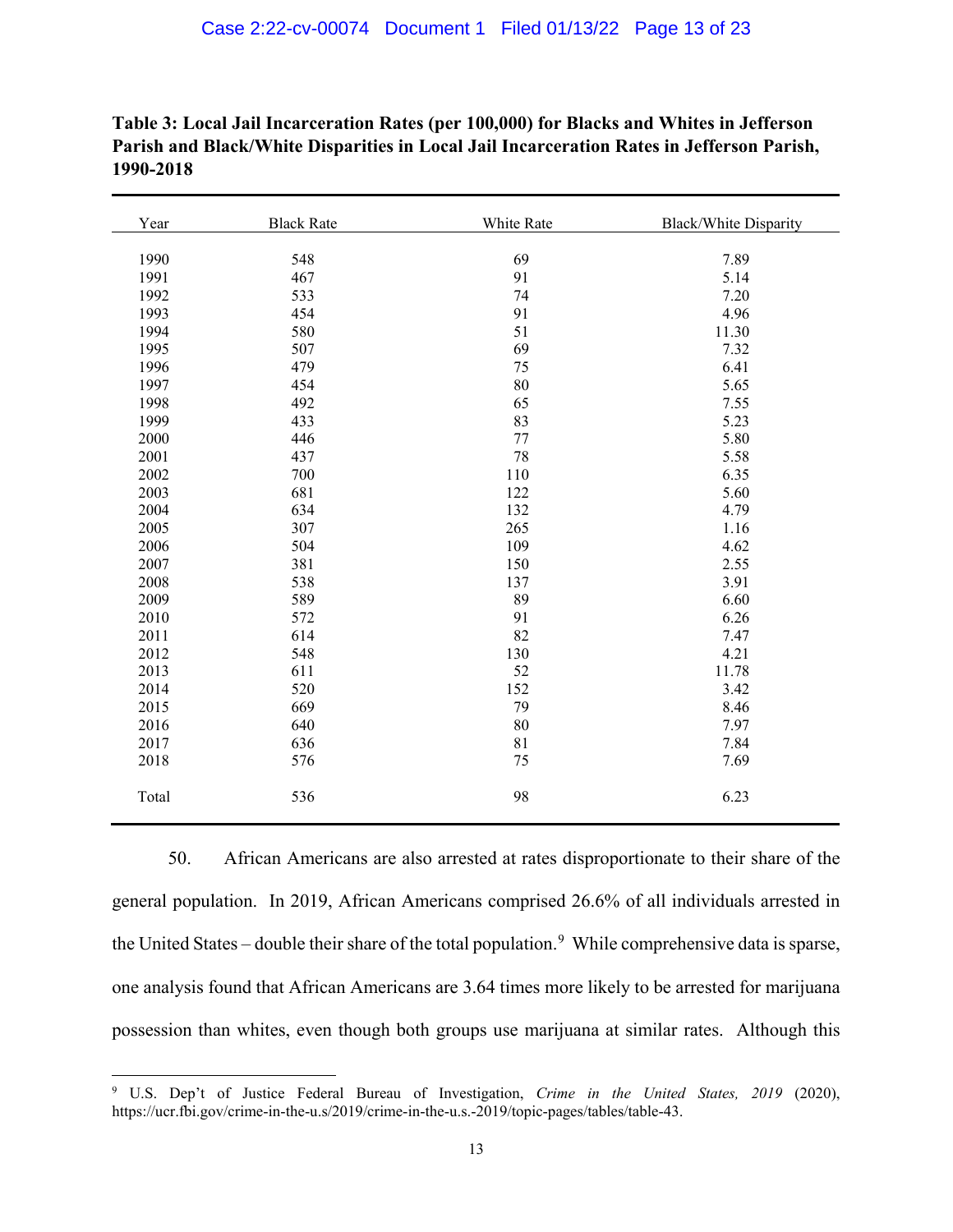### Case 2:22-cv-00074 Document 1 Filed 01/13/22 Page 14 of 23

disparity was slightly lower in Louisiana overall as compared to the national average (3.35), it was significantly higher for Jefferson Parish, where African Americans are 4.9 times more likely to be arrested for marijuana possession than whites. $10$ 

51. Thus, at the national, state, and local levels, African Americans are significantly more likely than whites to have a criminal record, meaning that African Americans are more likely than whites to be barred from housing by automatic exclusion of people with criminal records.

52. The Equal Employment Opportunity Commission's ("EEOC") analysis of the impact of blanket bans in the employment context further confirms the disparate impact described here. The EEOC has concluded from analyzing national criminal records data that blanket bans have a disparate impact on the basis of race and sets forth such a presumption in its Enforcement Guidance on the Consideration of Arrest and Conviction Records in Employment Decisions Under Title VII of the Civil Rights Act of 1964.<sup>[11](#page-13-1)</sup>

53. The EEOC's conclusion applies to the disparate impact analysis here because blanket bans operate the same way in housing as they do in employment. In both contexts, applicants are uniformly and permanently excluded, whether from housing opportunities or employment. They are excluded based solely on the fact of a prior conviction, regardless of whether they pose a current risk.

# **B. Defendant's Blanket Ban at Azalea Gardens Disproportionately and Severely Impacts African Americans in Jefferson Parish**

54. Defendant's blanket ban at Azalea Gardens has a clear disparate impact on the basis of race. In fact, the disparate impact is even more pronounced at the local level than at the national

<span id="page-13-0"></span> $10$  American Civil Liberties Union, A Tale of Two Countries: Racially Targeted Arrests in the Era of Marijuana Reform (2020), https://www.aclu.org/report/tale-two-countries-racially-targeted-arrests-era-marijuana-reform.

<span id="page-13-1"></span><sup>&</sup>lt;sup>11</sup> U.S. Equal Emp't Opportunity Comm'n, No. 915.002, Enforcement Guidance on the Consideration of Arrest and Conviction Records in Employment Decisions Under Title VII of the Civil Rights Act of 1964 (2012), http://www.eeoc.gov/laws/guidance/arrest\_conviction.cfm.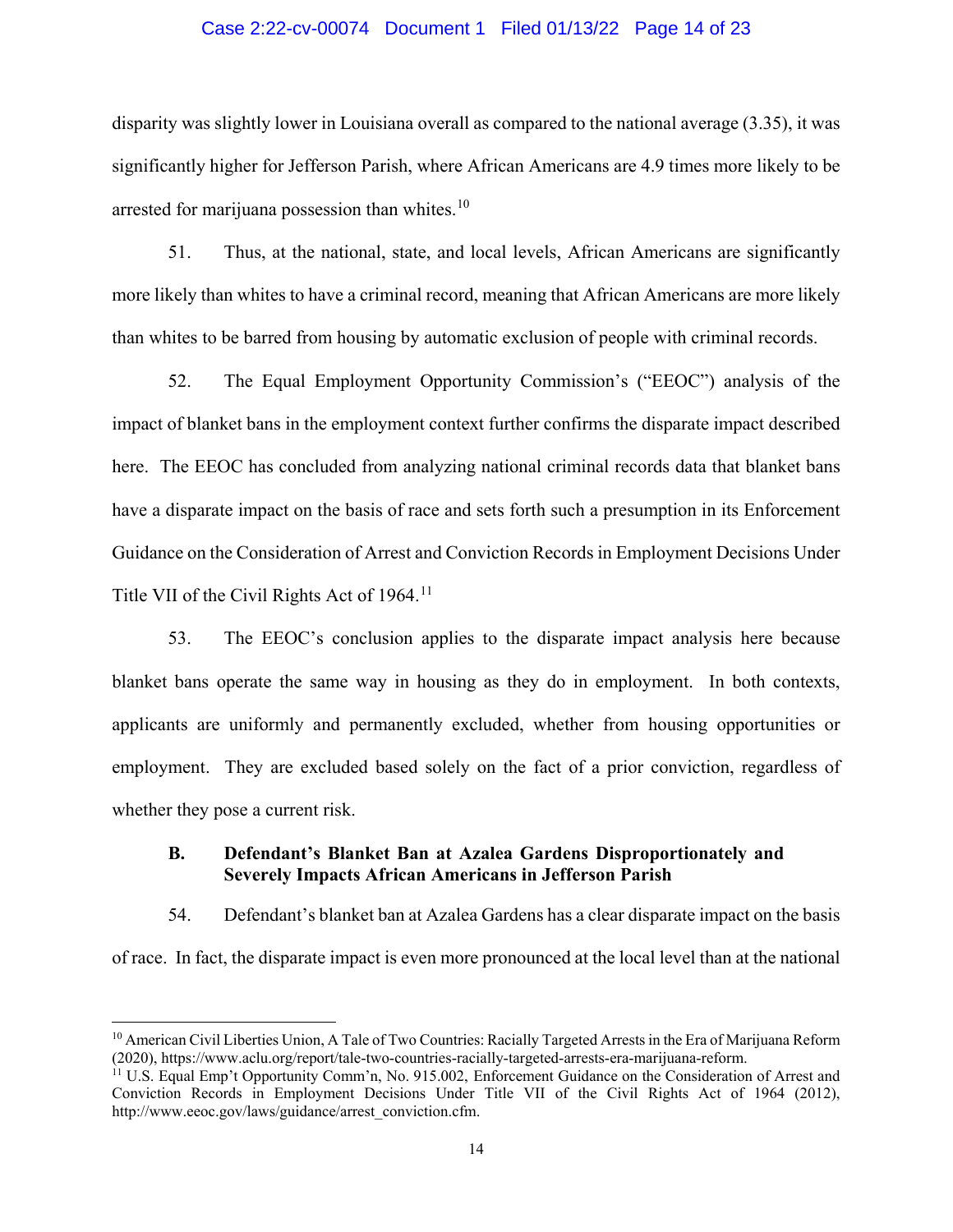### Case 2:22-cv-00074 Document 1 Filed 01/13/22 Page 15 of 23

or statewide level because incarceration rates for whites and African Americans are even more disproportionate in Jefferson Parish.

55. Further compounding the issue is that African Americans in Jefferson Parish are more likely to be renters than whites. Just over half of Jefferson Parish's population is white (52.6%) and just over a quarter is African American (26.4%). While 38.8% of all households in Jefferson Parish are renters, 58.1% of African American households are renters, as compared to only 26.6% of white households. Thus, African Americans in Jefferson Parish are more than twice as likely to be renters as whites.<sup>[12](#page-14-0)</sup>

|            | Total   | White  | <b>Black</b> |
|------------|---------|--------|--------------|
| Households | 169,452 | 98,431 | 43,172       |
|            |         |        |              |
| Renters    | 65,750  | 26,149 | 25,062       |
|            | 38.8%   | 26.6%  | 58.1%        |
|            |         |        |              |
| Owner      | 103,702 | 72,282 | 18,110       |
|            | 61.2%   | 73.4%  | 41.9%        |

**Table 2: Renters and Owners, Jefferson Parish, 2015-2019 American Community Survey**

56. Based on racial disparities in incarceration rates, whether at the national, state, or parish level, an absolute refusal to rent to anyone with any criminal conviction will significantly reduce the rental housing opportunities for African Americans in Jefferson Parish. These significant effects on rental housing opportunities from racial disparities in incarceration rates are amplified in Jefferson Parish because the proportion of African American households that rent (58.1%) is more than double the proportion of white households that rent (26.6%).

<span id="page-14-0"></span><sup>&</sup>lt;sup>12</sup> Allan M. Parnell, Racial Disparities in Incarceration and Racial Disparities in Rental Housing Opportunities in Jefferson Parish (2021).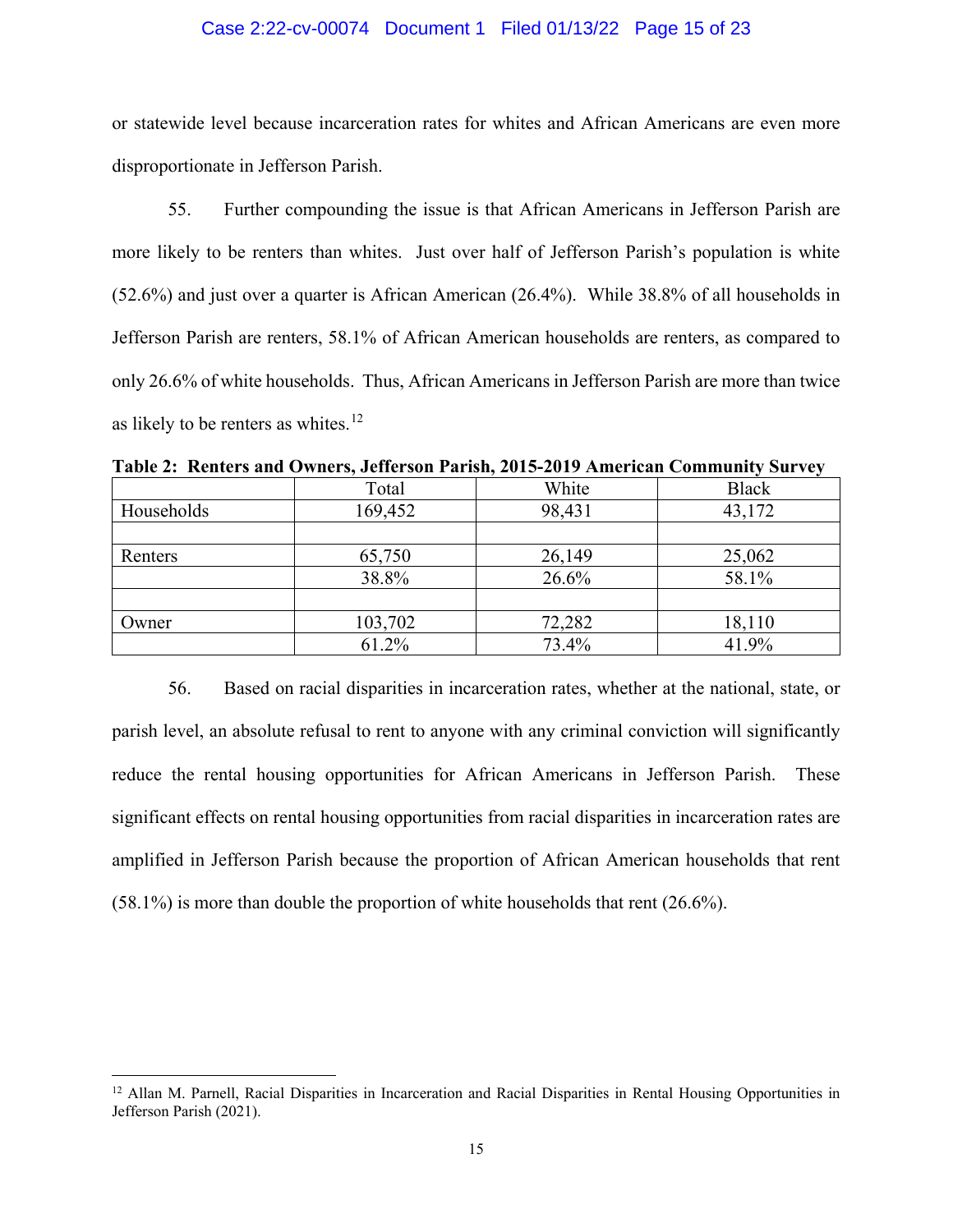# **C. Giving Individualized Consideration to Applicants' Circumstances Is A Less Discriminatory Alternative That Would Satisfy Any Concern About Safety at Azalea Gardens**

57. Defendant's blanket ban is not necessary to achieve a legitimate nondiscriminatory business purpose. While public safety may be Defendant's rationale for automatically excluding all people with criminal records from housing, blanket bans are not necessary to satisfy that concern. Giving individualized consideration to each potential Azalea Gardens resident's circumstances is a less discriminatory alternative to Defendant's blanket ban and would serve public safety equally well.

58. Specifically, public safety at Azalea Gardens can be protected through the use of individual assessments that consider the nature of an individual's conviction, the amount of time since the conviction or release, and evidence of rehabilitation, among other factors. An individualized assessment allows people who have a criminal record, but who pose no realistic current or future threat to the community, to obtain housing. This more targeted and narrower approach both protects public safety and is less discriminatory and exclusionary because it reduces the number of African American applicants who are banned from Azalea Gardens.

59. HUD's 2016 Guidance states that "housing providers that apply a policy or practice that excludes persons with prior convictions must still be able to prove that such policy or practice is necessary to achieve a substantial, legitimate, nondiscriminatory interest. A housing provider that imposes a blanket prohibition on any person with any convictions record – no matter when the conviction occurred, what the underlying conduct entailed, or what the convicted person has done since then – will be unable to meet this burden."<sup>[13](#page-15-0)</sup>

<span id="page-15-0"></span> <sup>13</sup> *Supra* note 2, at 6.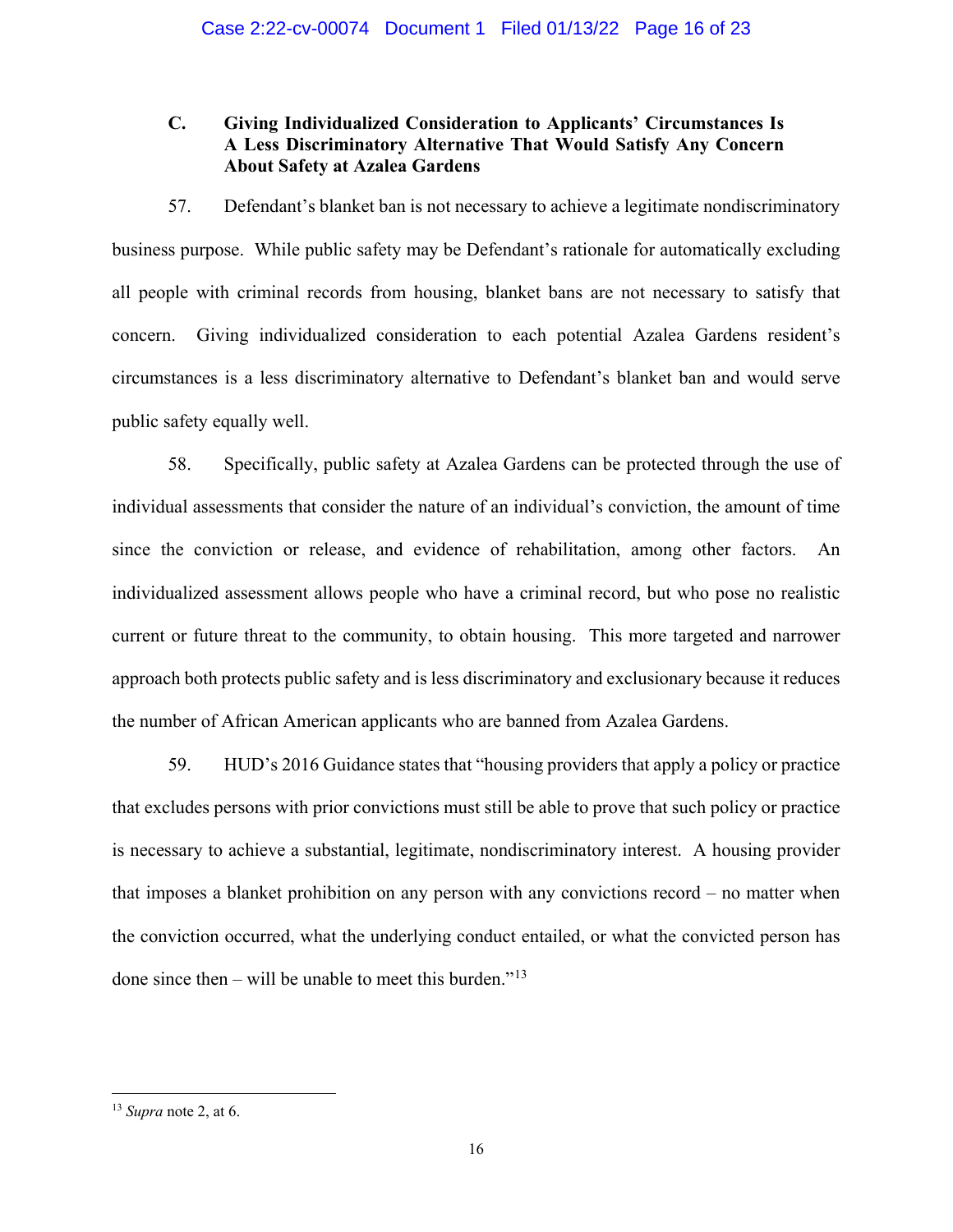### Case 2:22-cv-00074 Document 1 Filed 01/13/22 Page 17 of 23

60. HUD's Guidance continues: "A policy or practice that fails to take into account the nature and severity of an individual's conviction is unlikely to satisfy this standard. Similarly, a policy or practice that does not consider the amount of time that has passed since the criminal conduct occurred is unlikely to satisfy this standard, especially in light of criminological research showing that, over time, the likelihood that a person with a prior criminal record will engage in additional criminal conduct decreases until it approximates the likelihood that a person with no criminal history will commit an offense."<sup>[14](#page-16-0)</sup>

61. HUD concluded that "a policy or practice that fails to consider the nature, severity, and recency of criminal conduct is unlikely to be proven necessary to serve a 'substantial, legitimate, nondiscriminatory interest' of the provider."<sup>[15](#page-16-1)</sup>

62. Defendant's application of its criminal background policy amounts to a blanket prohibition and fails to comply with this HUD Guidance.

63. HUD further states that "individualized assessment of relevant mitigating information beyond that contained in an individual's criminal record is likely to have a less discriminatory effect than categorical exclusions that do not take such additional information into account. Relevant individualized evidence might include: the facts or circumstances surrounding the criminal conduct; the age of the individual at the time of the conduct; evidence that the individual has maintained a good tenant history before and/or after the conviction or conduct; and evidence of rehabilitation efforts."<sup>[16](#page-16-2)</sup>

64. In the analogous employment context, the EEOC recognizes that individualized assessments are almost always required by law because they provide a less discriminatory

<sup>&</sup>lt;sup>14</sup> *Id.* at 7 (citations omitted).

<span id="page-16-1"></span><span id="page-16-0"></span><sup>15</sup> *Id.*

<span id="page-16-2"></span><sup>16</sup> *Id.*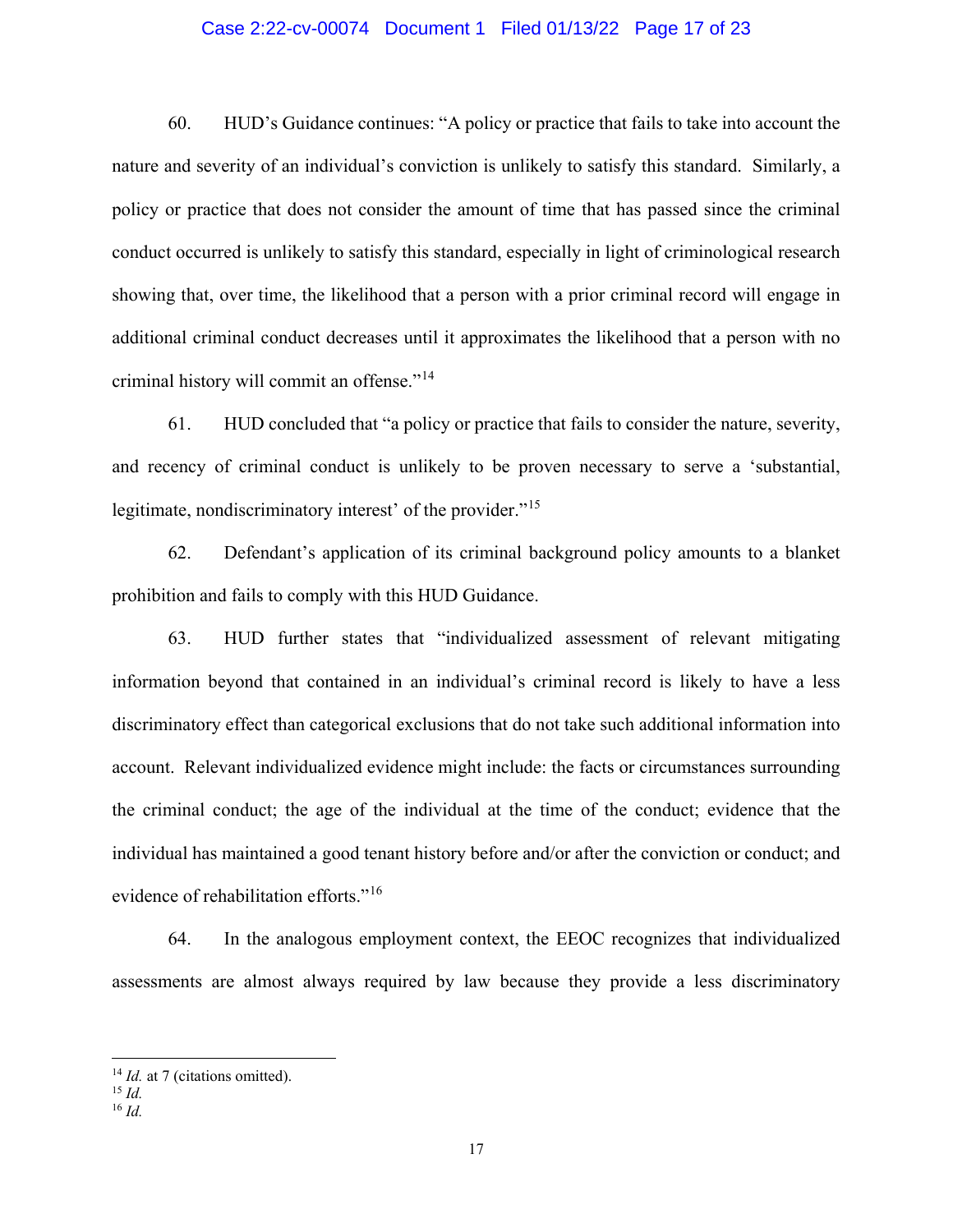### Case 2:22-cv-00074 Document 1 Filed 01/13/22 Page 18 of 23

alternative to blanket bans and are sufficient to protect legitimate interests like safety. The EEOC's Enforcement Guidance advocates the use of a "a targeted screen considering at least the nature of the crime, the time elapsed, and the nature of the job," "notice to the individual that he has been screened out because of a criminal conviction; an opportunity for the individual to demonstrate that the exclusion should not be applied due to his particular circumstances; and consideration by the employer as to whether the additional information provided by the individual warrants an exception to the exclusion and shows that the policy as applied is not job related and consistent with business necessity."<sup>[17](#page-17-0)</sup>

65. The EEOC's sound rationale applies equally to housing, including housing at Azalea Gardens.

66. It would not compromise any legitimate concern the Defendant may have to give individualized consideration to applicants' particular circumstances and allow those who do not threaten public safety to live at Azalea Gardens. Defendant's blanket criminal history ban at Azalea Gardens nonetheless prevents any individualized consideration. Defendant's policy of automatically excluding people with criminal records is not necessary to achieve a legitimate business purpose.

67. Because Defendant's blanket ban has a large discriminatory impact on the basis of race and is not necessary to achieve a legitimate business purpose, it is unlawfully discriminatory.

#### **INJURY TO LAFHAC**

68. LaFHAC's efforts in furtherance of its mission have been directly harmed by Defendant's discrimination against individuals on the basis of race and disability.

<span id="page-17-0"></span> <sup>17</sup> *Supra* note 11.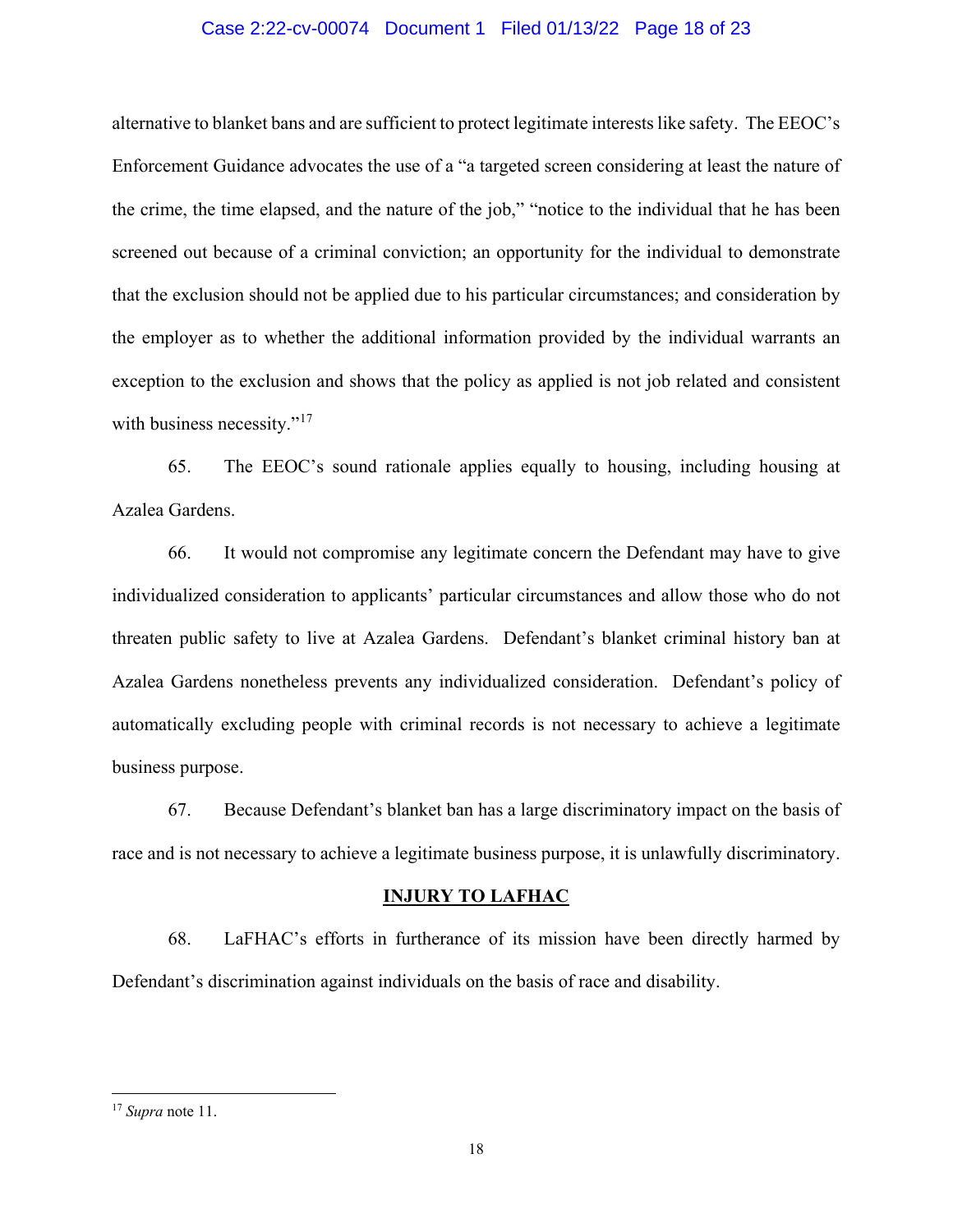### Case 2:22-cv-00074 Document 1 Filed 01/13/22 Page 19 of 23

69. After the initial testing that occurred within an audit investigation of the New Orleans-area rental market, the focused investigation of Azalea Gardens to identify and confirm Defendant's discriminatory rental practices involved the commitment of LaFHAC's time and resources.

70. Among other investigative actions, LaFHAC's Coordinator of Investigations and auxiliary staff created the testers' rental profiles, coordinated the tests, and analyzed and summarized the numerous calls and site visits. LaFHAC further expended funds to compensate the testers for the specific tests they undertook at Azalea Gardens.

71. In order to undertake the testing investigation, LaFHAC diverted its investigative resources from other investigative projects and activities in furtherance of its mission. The diversion of resources occasioned by Defendant's discriminatory conduct impaired or impeded these projects and activities.

72. LaFHAC also dedicated resources to counteracting the effects of Defendant's discrimination in the community. Such resource expenditure included LaFHAC's dedication of staff time and organizational funds to engage in education and outreach activities narrowly targeted to counteract the Defendant's specific discriminatory practices.

73. The education and outreach activities undertaken to counter the specific discriminatory practices undertaken by Defendant included the creation and geographically targeted distribution of materials addressing race, color, and disability discrimination, social media and website posts addressing race and familial discrimination, working with community partners to best reach the communities affected by the discrimination, and participation in community events in the affected community to provide education regarding fair housing rights.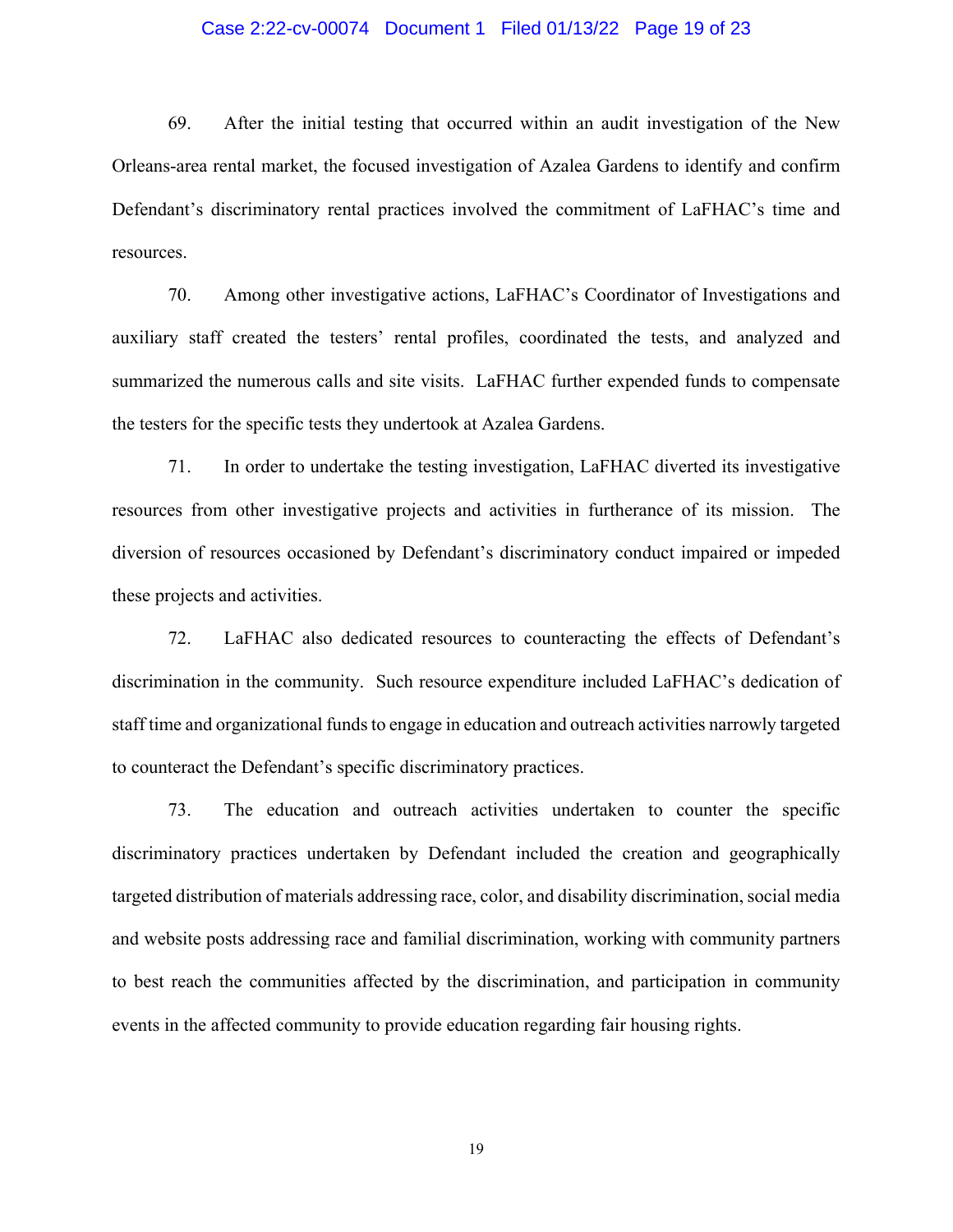### Case 2:22-cv-00074 Document 1 Filed 01/13/22 Page 20 of 23

74. As a result of these counteraction efforts, which are ongoing and made specifically in response to Defendant's conduct as alleged herein, LaFHAC has diverted its resources away from other planned projects and activities in furtherance of its mission. Those planned projects and activities included LaFHAC's annual fair housing conference, recruitment of sponsors for LaFHAC community events, fair housing training events for landlords, and other projects and activities. The diversion of resources occasioned by Defendant's discriminatory conduct impaired or impeded these projects and activities.

75. With respect to the conduct alleged above, Defendant acted with willful disregard, malice, or reckless indifference that its actions violated the Fair Housing Act.

#### **CAUSES OF ACTION**

#### **COUNT I**

#### **Race Discrimination under the Fair Housing Act, 42 U.S.C. § 3604**

76. LaFHAC realleges and incorporates herein by reference the allegations set forth above.

77. Defendant's acts, policies, and practices have an adverse and disproportionate impact on African Americans in Jefferson Parish as compared to similarly situated whites. This adverse and disproportionate impact is the direct result of Defendant's policy of automatically refusing housing to all people with criminal records with no consideration of their individual characteristics and circumstances. This policy is not necessary to serve any substantial legitimate, nondiscriminatory interest, and any such interest can be satisfied by another practice – providing individualized consideration – that would have a less discriminatory effect.

78. Defendant's acts, policies, and practices constitute discrimination and violate the Fair Housing Act, as amended, 42 U.S.C. § 3604, and its implementing regulations, in that: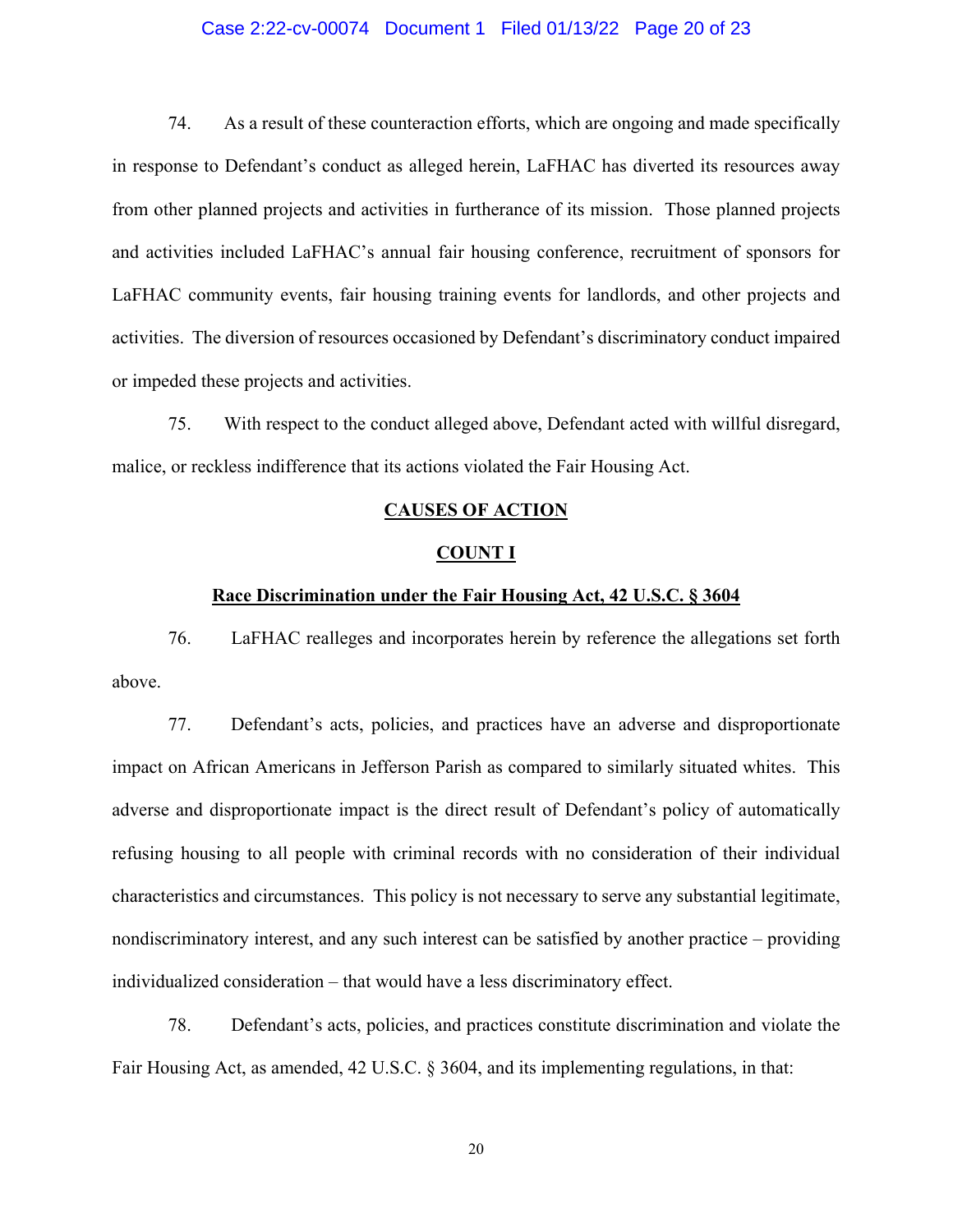- a. Defendant's acts, policies, and practices have made and continue to make housing unavailable because of race, in violation of 42 U.S.C. § 3604(a);
- b. Defendant's acts, as described above, provide different terms, conditions, and privileges of rental housing, as well as different services and facilities in connection therewith, on the basis of race, in violation of 42 U.S.C.  $\S 3604(b)$ ; and
- c. Defendant's notices and statements have expressed and continue to express a preference, limitation, and discrimination based on race, in violation of 42 U.S.C. § 3604(c).

79. With respect to the conduct alleged above, Defendant acted with willful disregard, malice, or reckless indifference that its actions violated the Fair Housing Act.

80. Plaintiff is an aggrieved person within the meaning of 42 U.S.C. § 3602(i), has been injured by Defendant's discriminatory conduct, and has suffered damages as a result.

81. Accordingly, Plaintiff is entitled to actual damages, punitive damages, injunctive relief, and reasonable attorneys' fees and costs pursuant to the Fair Housing Act, 42 U.S.C.  $§$  3613(c).

### **COUNT II**

### **Disability Discrimination under the Fair Housing Act, 42 U.S.C. § 3604**

82. LaFHAC realleges and incorporates herein by reference the allegations set forth above.

- 83. By the conduct set forth above, Defendant:
	- a. discriminated in the rental of, or otherwise made unavailable, a dwelling because of disability, in violation of 42 U.S.C. § 3604(f)(1);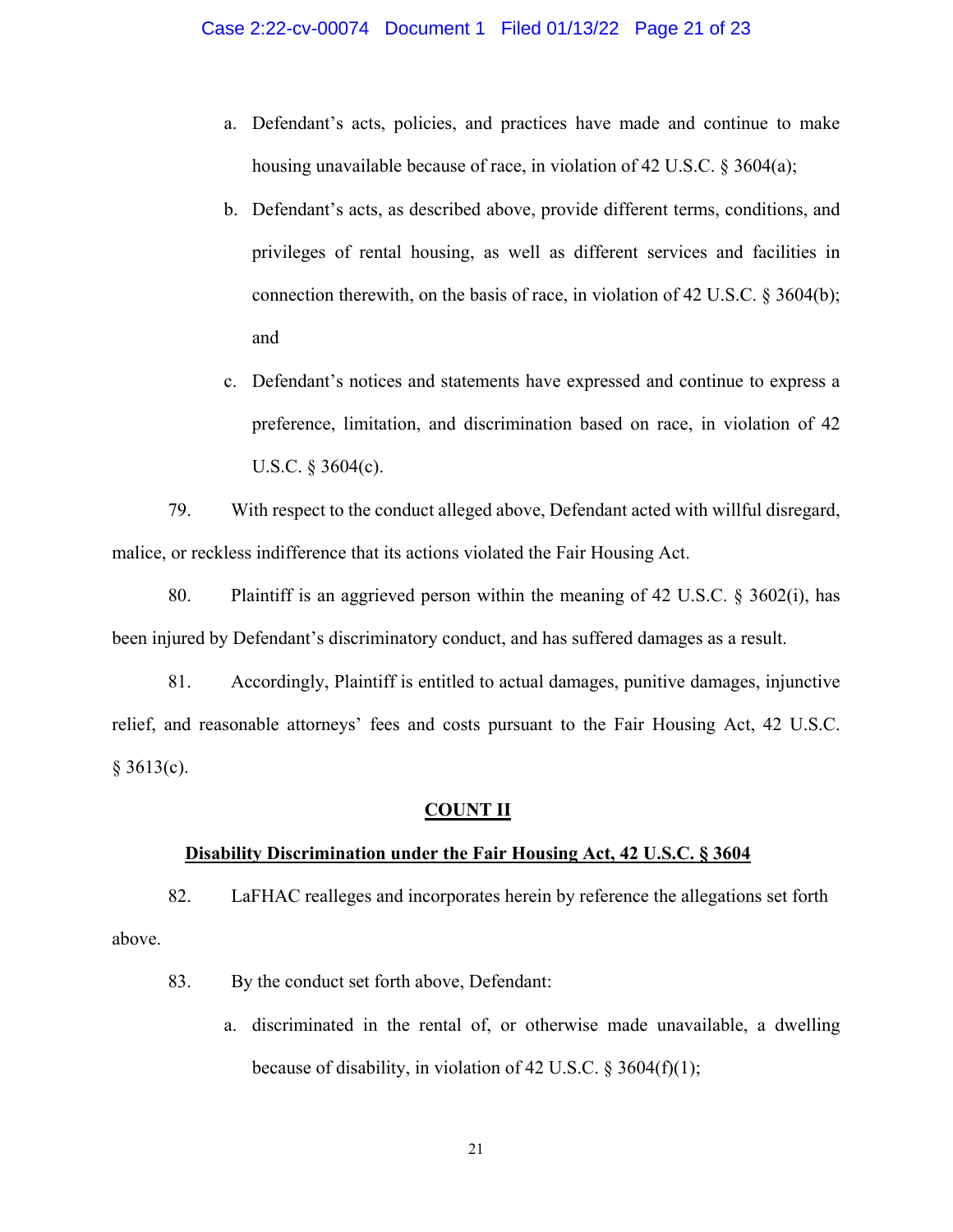- b. discriminated in the privileges of the rental of a dwelling because of disability, in violation of 42 U.S.C.  $\S$  3604(f)(2);
- c. made or caused to be made a statement with respect to the rental of a dwelling that indicates a preference, limitation, or discrimination based on disability, in violation of 42 U.S.C.  $\S$  3604(c); and
- d. refused to make reasonable accommodations in rules, policies, practices or services, when such accommodations were necessary to afford a person with a disability an equal opportunity to use and enjoy a dwelling, in violation of 42 U.S.C.  $§3604(f)(3)(B)$ .

84. With respect to the conduct alleged above, Defendant acted with willful disregard, malice, or reckless indifference that its actions violated the Fair Housing Act.

85. Plaintiff is an aggrieved person within the meaning of 42 U.S.C. § 3602(i), has been injured by Defendant's discriminatory conduct, and has suffered damages as a result.

86. Accordingly, Plaintiff is entitled to actual damages, punitive damages, injunctive relief, and reasonable attorneys' fees and costs pursuant to the Fair Housing Act, 42 U.S.C.  $§ 3613(c).$ 

### **PRAYER FOR RELIEF**

**WHEREFORE**, LaFHAC prays that the Court award the following relief:

A. Enter a declaratory judgment that the discriminatory conduct of Defendant set forth above violated the Fair Housing Act;

B. Enter an injunction against Defendant and its agents, employees, successors, and all other persons in active concert or participation with them that: